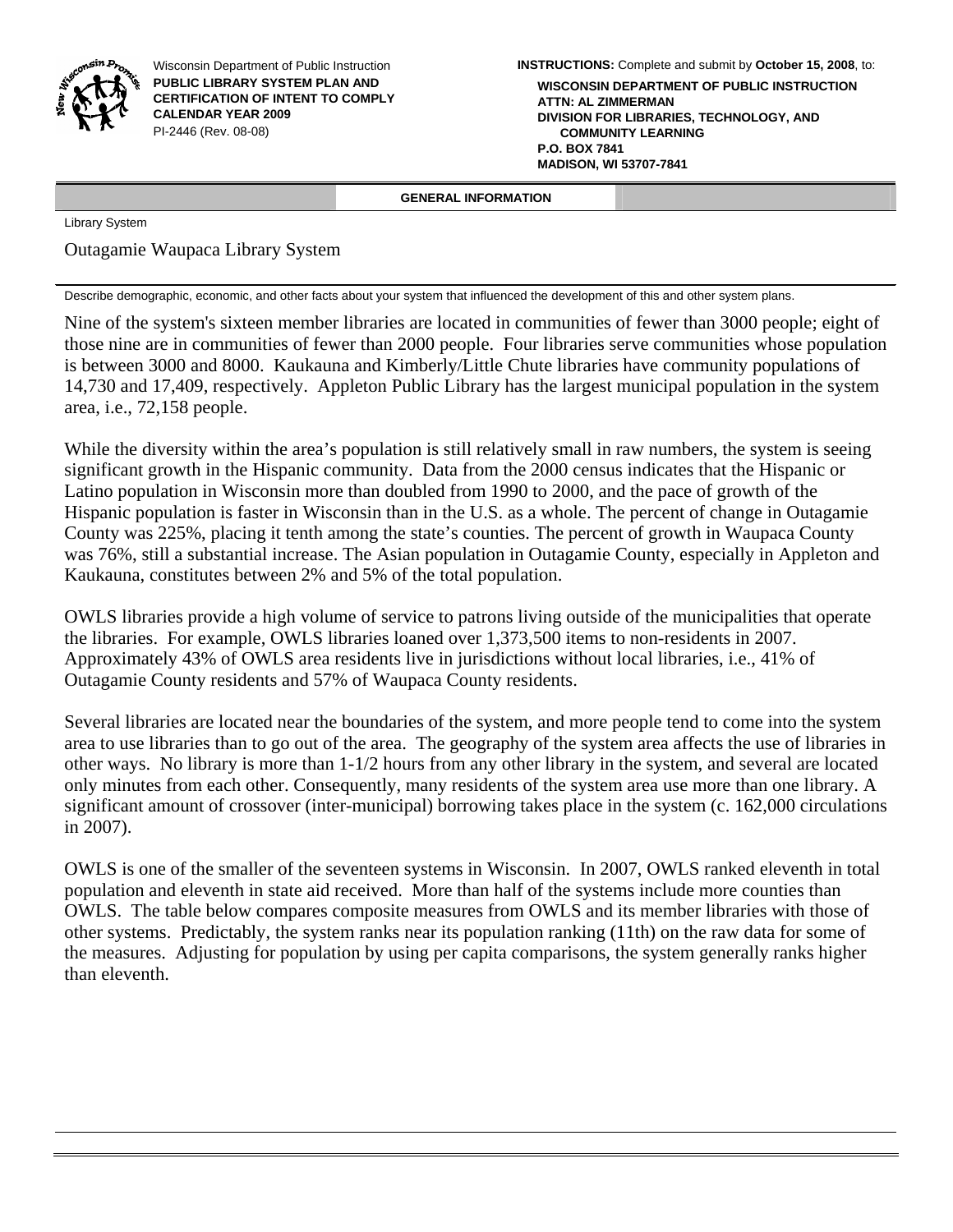|                                              | Companson or Selected Composite Measures from Zoor Wisconsin Library Service Record<br><b>OWLS</b> |                         |                   |                | <b>Statewide</b>  |
|----------------------------------------------|----------------------------------------------------------------------------------------------------|-------------------------|-------------------|----------------|-------------------|
| <b>Measure</b>                               | <b>Raw Data</b>                                                                                    | Rank                    | <b>Per Capita</b> | Rank           | <b>Per Capita</b> |
| <b>Total Service Population</b>              | 237,720                                                                                            | 11                      |                   |                |                   |
| Square Footage of Library Space              | 203,121                                                                                            | 11                      | 0.85              | 11             | 0.87              |
| Annual Hours Open                            | 41,803                                                                                             | 13                      | 0.18              | 11             | 0.19              |
|                                              |                                                                                                    |                         |                   |                |                   |
| Book & Serial Volumes Added                  | 61,618                                                                                             | 10                      | 0.26              | $\overline{9}$ | 0.26              |
| <b>Book &amp; Serial Volumes Owned</b>       | 857,107                                                                                            | 11                      | 3.61              | 8              | 3.50              |
| Audio Materials (*per 1,000 pop.)            | 53,003                                                                                             | 9                       | 222.96*           | 8              | 223.57*           |
| Video Materials (*per 1,000 pop.)            | 71,760                                                                                             | 8                       | 301.87*           | 6              | 271.76*           |
| Circulation                                  | 2,918,152                                                                                          | $\overline{8}$          | 12.28             | 5              | 10.60             |
| Interlibrary Items Loaned                    | 411,747                                                                                            | 5                       | 1.73              | 3              | 1.28              |
| Interlibrary Items Borrowed                  | 382,152                                                                                            | 6                       | 1.61              | $\overline{3}$ | 1.27              |
| <b>Reference Transactions</b>                | 200,065                                                                                            | $\overline{8}$          | 0.84              | 9              | 0.79              |
| <b>Library Visits</b>                        | 1,464,798                                                                                          | 10                      | 6.16              | $\overline{4}$ | 5.89              |
| <b>Library Programs</b>                      | 3,047                                                                                              | 10                      | 0.013             | 5              | 0.012             |
| Library Program Attendance                   | 92,139                                                                                             | 8                       | 0.39              | 1              | 0.30              |
| Public Use Computers (*per 1,000 pop.)       | 187                                                                                                | 13                      | $0.79*$           | 16             | 0.98              |
| Public Internet PCs (*per 1,000 pop.)        | 147                                                                                                | 13                      | $0.62*$           | 15             | 0.78              |
|                                              |                                                                                                    |                         |                   |                |                   |
| <b>Total Non-Resident Circulation</b>        | 1,373,588                                                                                          | 6                       | 5.78              | 1              | 3.58              |
| Non-Resident Circulation % of Total Circ     | 47.07%                                                                                             | $\overline{2}$          |                   |                |                   |
| County N-R Circ. - Patrons with Libraries    | 147,556                                                                                            | 8                       | 0.62              | 7              | 0.88              |
| County N-R Circ. - Patrons without Libs.     | 866,036                                                                                            | $\overline{\mathbf{4}}$ | 3.64              | $\overline{2}$ | 2.08              |
| <b>Total County Non-Resident Circulation</b> | 1,013,592                                                                                          | 6                       | 4.26              | 3              | 2.96              |
| Adjacent Intersystem N-R Circ. - with Libs.  | 126,669                                                                                            | $\mathbf{1}$            | 0.53              | $\overline{1}$ | 0.11              |
| Adjacent Intersystem N-R Circ. - w/o Libs.   | 171,869                                                                                            | $\mathbf{1}$            | 0.72              | 1              | 0.17              |
| Intersystem Non-Resident Circulation         | 312,291                                                                                            | $\mathbf{1}$            | 1.31              | $\overline{1}$ | 0.31              |
|                                              |                                                                                                    |                         |                   |                |                   |
| Staff FTE - MLS Librn. (*per 1,000 pop.)     | 26.52                                                                                              | 8                       | $0.11*$           | 9              | $0.12*$           |
| Total Staff FTE (*per 1,000 pop.)            | 139.3                                                                                              | 10                      | $0.59*$           | 9              | $0.57*$           |
|                                              |                                                                                                    |                         |                   |                |                   |
| <b>Total Library Income (All Sources)</b>    | \$10,172,786                                                                                       | 11                      | \$42.79           | 8              | \$41.87           |
| <b>Personnel Expenditures</b>                | \$6,565,376                                                                                        | 10                      | \$27.62           | 8              | \$27.06           |
| Materials Expenditures - Total               | \$1,148,308                                                                                        | 9                       | \$4.83            | $\overline{7}$ | \$4.45            |
| <b>Total Operating Expenditures</b>          | \$9,307,834                                                                                        | 10                      | \$39.15           | 8              | \$38.24           |
| <b>Average Resident Support</b>              |                                                                                                    |                         | \$46.25           | $\overline{2}$ | \$37.96           |
| <b>Average Resident Tax Rate</b>             | 0.850                                                                                              | $\overline{4}$          |                   |                | 0.510             |
| <b>Average Non-Resident Support</b>          |                                                                                                    |                         | \$18.20           | 12             | \$22.09           |
| Average Non-Resident Tax Rate                | 0.219                                                                                              | 10                      |                   |                | 0.226             |
| <b>Overall Average Support</b>               |                                                                                                    |                         | \$34.40           | 8              | \$33.75           |
| Overall Average Tax Rate                     | 0.518                                                                                              | 5                       |                   |                | 0.418             |

## **Comparison of Selected Composite Measures from 2007 Wisconsin Library Service Record**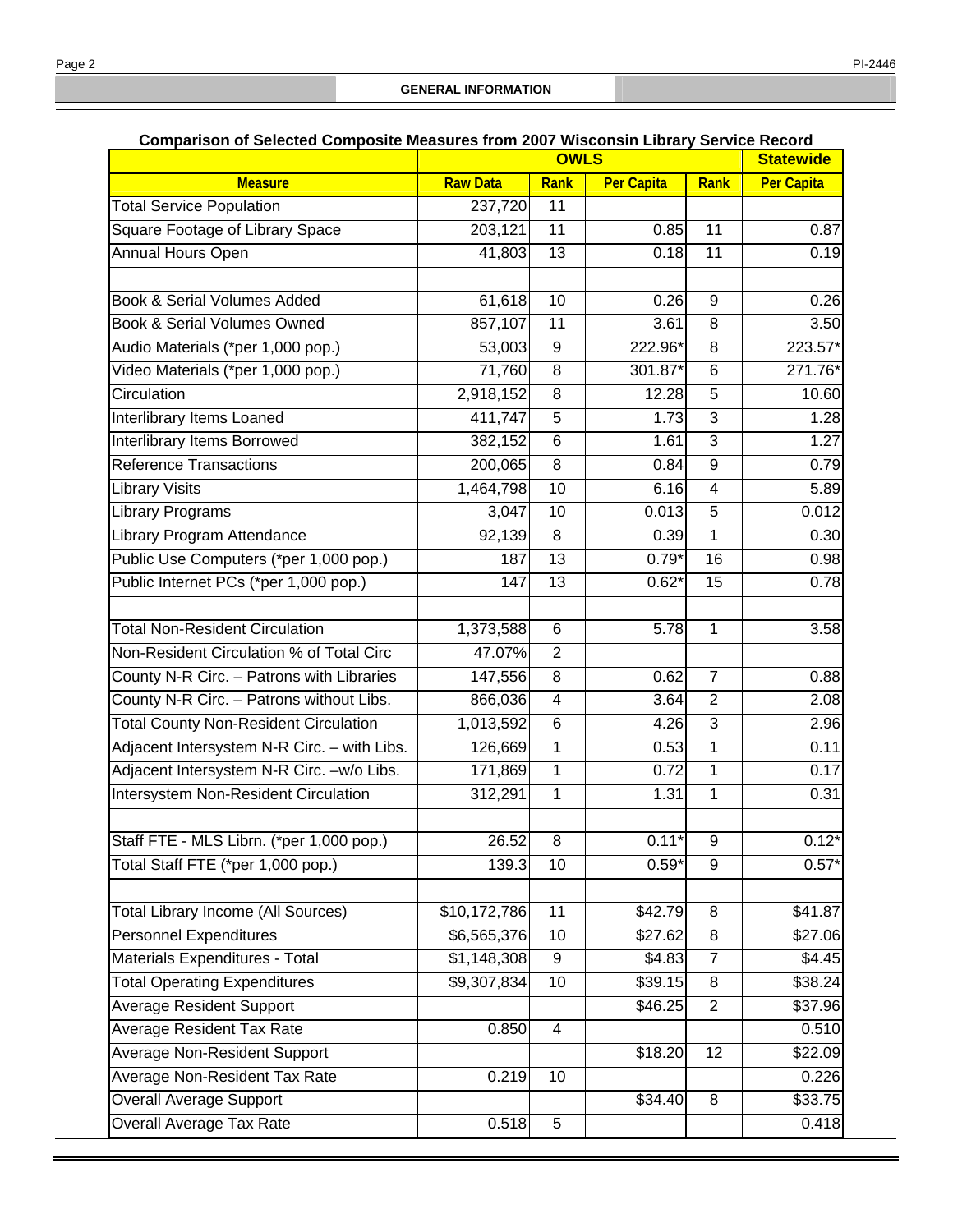Several of the measures are striking, particularly those related to the use of system libraries by non-residents. On a per capita basis, OWLS libraries lend more items to non-residents than do libraries in any other system, and circulation to county residents living outside of communities with libraries is second highest in the state. OWLS libraries provide significantly more service to residents of other systems than libraries in any other system. In fact, OWLS libraries provide 18% of all the intersystem non-resident circulation in the state.

OWLS libraries circulate a high number of items, ranking fifth in the number of items circulated per capita. The libraries continue to engage in high levels of resource sharing; the number of items loaned to and borrowed from other libraries is among the highest in the state. It is also clear that OWLS libraries experience a high volume of traffic, i.e., they have lots of people coming through their doors. The number of visits per capita is forth highest among systems in the state, and the number of programs attended per capita is first.

It is also striking that OWLS libraries continue to rank very low in the number of public computers (16th per capita) and the number public computers connected to the Internet (15th per capita).

It is interesting to note that while OWLS ranks eighth in total income per capita and total operating expenditures per capita, OWLS ranks second in per capita support by residents of municipalities with libraries and twelfth in non-resident support. Clearly, residents of the library communities are paying a larger share of the cost of library service and are subsidizing the use of their libraries by non-residents. The disparity in per capita funding support between residents and non-residents (\$28.05) is the 3rd largest in the state. The state average difference in per capita funding between residents and non-residents is only \$15.87. This gap is decreasing statewide, but it continues to increase within OWLS.

Describe significant needs and problems that influenced the development of this and other system plans.

The development of the 2009 system plan builds upon previous planning activities and previous plans. Many of the most significant system needs and problems do not change dramatically from year to year. Consequently, the challenge in planning is to find new and useful perspectives that are productive in addressing ongoing issues.

Tension between competing values and circumstances is inherent in the nature of public library systems, and the tension surrounding these competing values and circumstances continually informs system planning.

- The most basic tension is that between the demand for system services and the resources available to provide them. As OWLS continues to develop and improve the level of services it provides to member libraries and their patrons, expectations are also raised about the services the system will provide in the future. Unfortunately, neither sufficient staff nor financial resources are available for the system to address all of the service needs it has identified.
- A tension that regularly occurs within OWLS is that between the system's role of providing leadership to the libraries in developing new technologies and services and its role of providing responsive customer service, i.e., doing what the member libraries want the system to do. Again, because of limited resources, the system must make difficult decisions in order to maintain an optimal balance between leading the libraries in new directions and increasing more traditional services.
- A interesting technology-related tension exists between the desire of some staff and patrons to implement new technologies and the ability of all library staff to adapt to continual changes. The system strives to find the proper balance between the demand for new technologies and the ability to implement such changes. It is a priority for the system to improve the information and training required to successfully implement technology changes.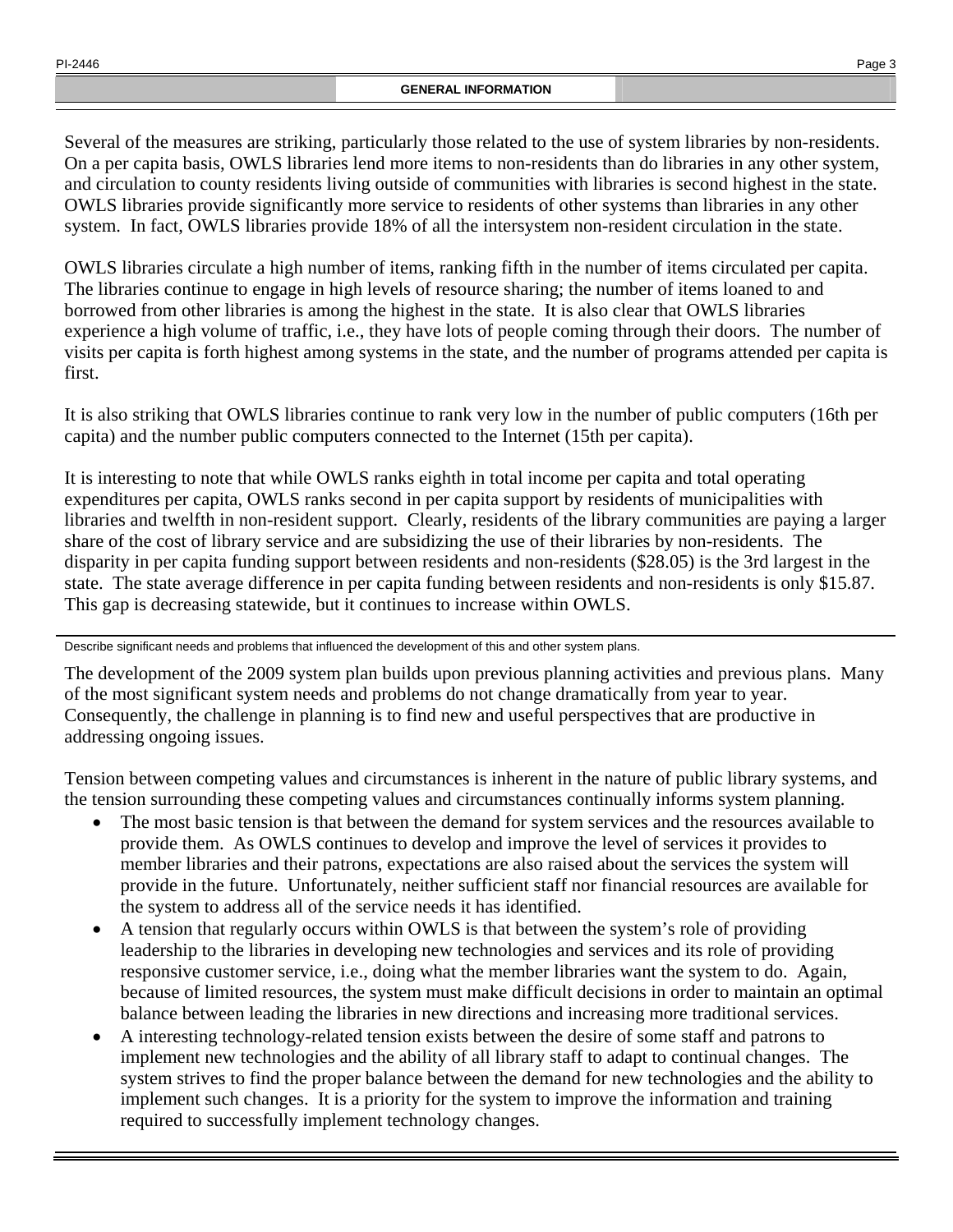- Perhaps the most difficult tension for systems is between the autonomy of local libraries and the need to collaborate effectively in a system or consortium environment. While OWLS supports local library autonomy, in a system or consortium environment local libraries must recognize that local decisions often affect other libraries. While systems cannot and should not try to dictate local library decisions, member libraries should not make independent decisions that might force neighboring libraries to change their policies or practices. Determining what should be a local library decision and what should be a system decision can be difficult and sometimes disagreeable.
- Finally, there is an inherent tension in the structure of public library systems because systems have so many different constituencies, e.g., counties, public libraries, non-public libraries, DPI, municipalities without libraries. For example, OWLS is a joint agency of Outagamie and Waupaca Counties, but it is also an advocate for its member libraries in county library planning and funding decisions. Attempting to keep the proper balance between the varying interests of constituents is a challenging task.

A number of 2009 issues and priorities are described below.

# Technology Services

*OWLS Technology and Resource Sharing Plan: 2007-2010* and *OWLSnet Plan: 2007-2010* contain extensive detail regarding technology service goals, objectives, and activities. The priorities contained in these plans continue to be priorities in the 2009 System Plan, and they are summarized below:

- Supporting member library use of technology including providing training to library staff, supporting library PCs, assisting libraries with the development of electronic content, and implementing new services requested by member libraries when feasible.
- Developing and enhancing technology-based services and resources including enhancing InfoSoup to make it more helpful for library patrons, continuing to enhance functions of the Millennium integrated library system, and continuing to provide and evaluate subscription-based electronic resources for libraries and patrons.
- Maintaining the OWLS net network infrastructure by securing adequate wide area network and Internet bandwidth to meet library needs, maintaining and updating network equipment, and implementing appropriate security measures.
- Optimizing the governance and operation of OWLS net by codifying membership requirements, policies, and procedures, orienting new library directors regarding the responsibilities of membership, and improving the effectiveness of meetings. It is also a priority for the System to encourage the standardization of policies, procedures, and practices among network libraries.

The most significant technology-related priority is to work with NFLS and Brown County Library to determine the feasibility of Brown County Library joining OWLSnet. Issues in three different areas will need to be adequately addressed before Brown County Library can join OWLSnet: policies and procedures, financial arrangements, and resource sharing arrangements. While significant progress has been made in these areas, there is more to discussed and resolved before it would make sense for Brown County Library to join OWLSnet.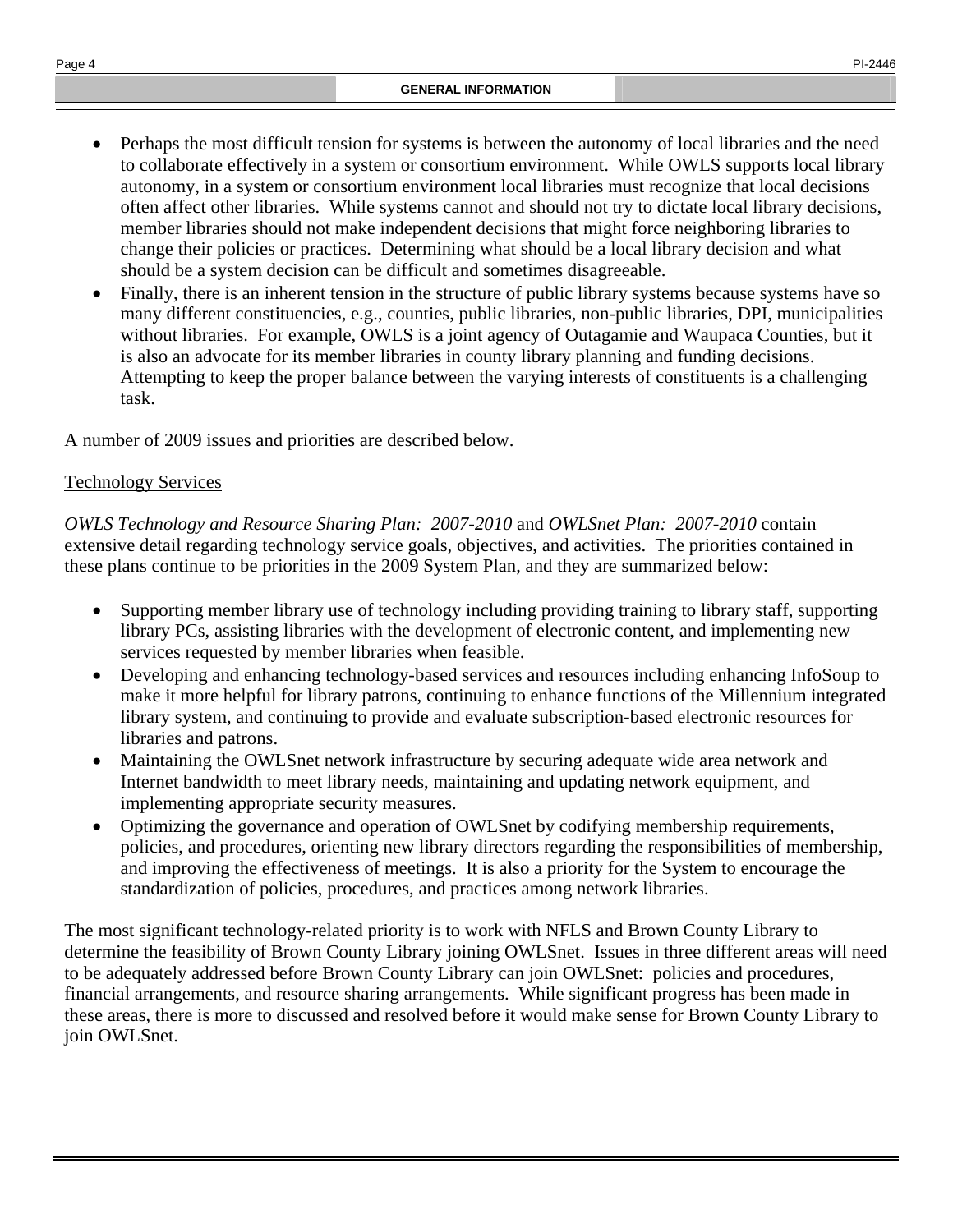## Resource Sharing and Delivery

OWLSnet has continued to experience explosive growth in the volume of resource sharing. This year the number of items traveling among the libraries in the shared automation network will exceed 740,000, up from 650,715 items in 2007. This rapidly increasing delivery volume has increased the staff time needed for handling materials at the systems and at member libraries.



\*Estimate based on January through September activity

This rate of growth is not sustainable for much longer because neither the system nor its member libraries have sufficient resources to handle such growth. In addition to the problem of increasing volume, increasing fuel prices is making delivery a very costly service for the system. A priority for 2009 will be to investigate and implement options for reducing the growth in resource sharing. The possibility of Brown County Library joining OWLSnet makes it imperative to implement any resource sharing changes as soon as possible.

# Funding Inequities

Addressing county and intersystem funding inequities continues to be a priority for OWLS. This task is a difficult one for two reasons. First, OWLS libraries provide a high volume of service to non-residents. In eleven of OWLS sixteen member libraries, over 50% of circulation is to non-residents. Non-resident circulation at member libraries ranges from 38% to 68% of total circulation. Second, OWLS libraries circulate more items to people living outside of the system area than do the libraries in any other system. It is difficult to address equity issues with jurisdictions outside of the system, especially counties operating consolidated public libraries. Counties with consolidated public libraries are not required to compensate municipal libraries in adjacent counties even if a library is located in a municipality that lies partly in the county with the consolidated public library.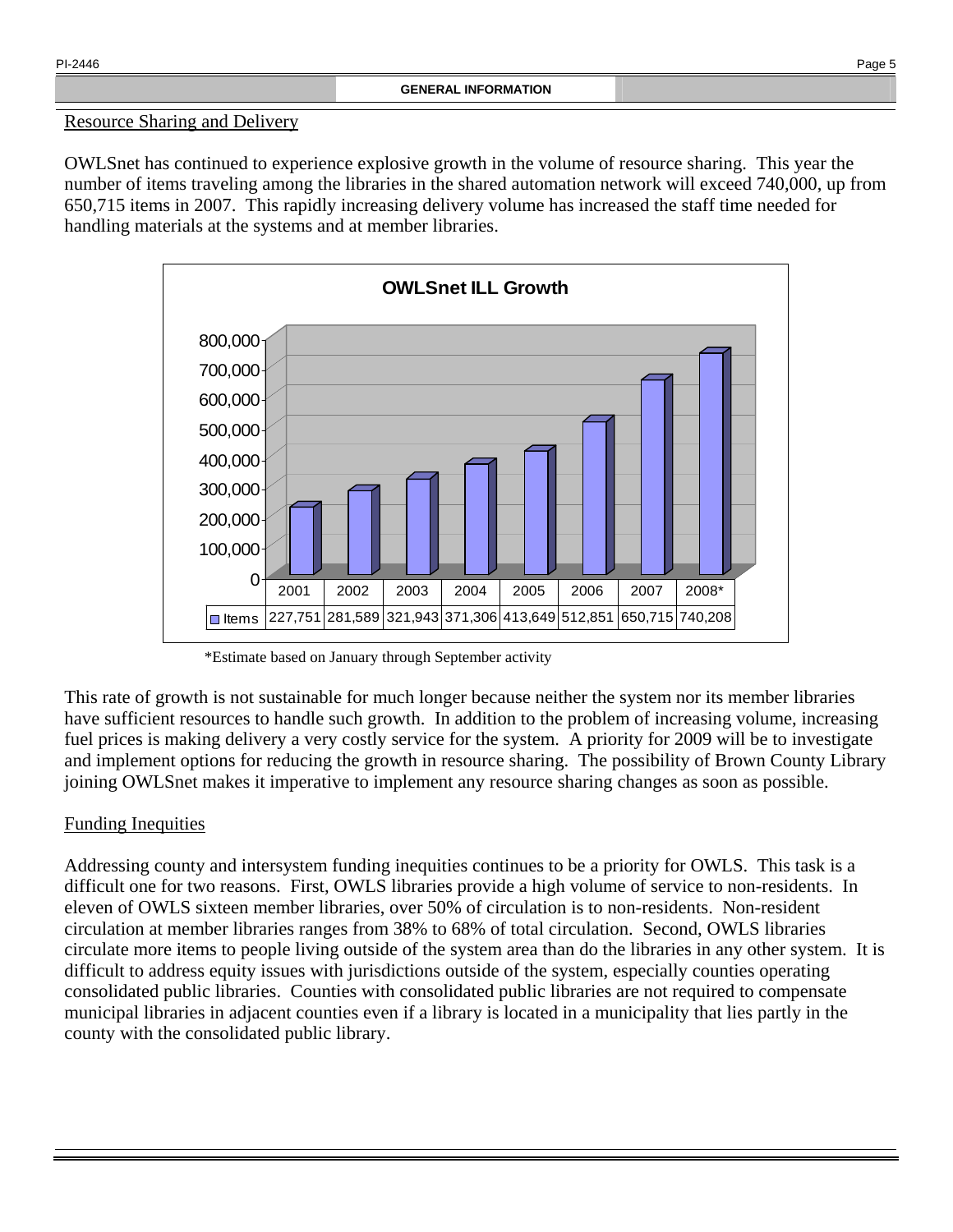Outagamie and Waupaca Counties have paid significantly less for library service than have the municipalities operating the libraries. New county plans were adopted by both counties in 2004. The plans include the goal of working toward reimbursing municipal libraries at 100% of their costs. However, it has been difficult for the counties to make progress at moving toward 100% funding. Rapidly increasing county use at a time of tight county budgets has resulted in lower than desired funding percentages. 2009 funding levels in Outagamie and Waupaca Counties will be at 80.0% and 83.0%, respectively, of their county funding formulas. Both counties will update their County Library Service Plans in 2009, and a priority will be to investigate a funding methodology that will move toward 100% funding at a faster pace than the current methodology.

Good progress has been made toward addressing intersystem equity concerns. In late 2004, OWLS renegotiated its intersystem on-site borrowing agreement with the Nicolet Federated Library System (NFLS). Beginning in 2005, NFLS started paying OWLS for the imbalance in service that occurs between the two systems, primarily as a result of the Marion and Clintonville libraries providing high levels of service to Shawano County residents. Calumet County continues to do a commendable job of compensating OWLS libraries for providing service to residents of the County under the intersystem agreement between OWLS and the Manitowoc Calumet Library System. OWLS libraries and libraries in neighboring systems have elected not to implement the provisions of Act 420. There is an agreement among all of the parties that equity is better addressed by current intersystem agreements than it would be by implementing Act 420. OWLS will continue to monitor this situation and work with member libraries and adjacent library systems to determine the most effective methods for achieving equity in library services between systems, counties, and libraries.

# Financial Position

The system's financial position has remained healthy, but this could certainly change in the next few years. State aid will comprise about 40% of OWLS 2009 operating budget. State funding beyond 2009 will not be known until the state adopts its next biennial budget. If funding to public library systems should be cut in the next state budget, it will be difficult for OWLS to continue to develop programs and services.

In 2009, nearly half of OWLS operating budget will come from fees paid for services by libraries. Because OWLS budget is so dependent upon fees for services, the ability to continue providing current services will be threatened if local budget cuts affect the ability of member libraries to pay their fees. Given the stateimposed tax freeze and the dire state of the economy, local libraries are likely to face funding difficulties during the next few years, and this could have a serious impact on OWLS.

Because OWLS current financial position is healthy, no major reductions in services are planned for 2009. The emphasis will be on continuing to offer a strong program of services to member libraries as efficiently and effectively as possible. The system will continue to look for ways to streamline service delivery and reduce costs, and, of course, it will continue to monitor conditions and be prepared to respond rapidly should changes be necessary.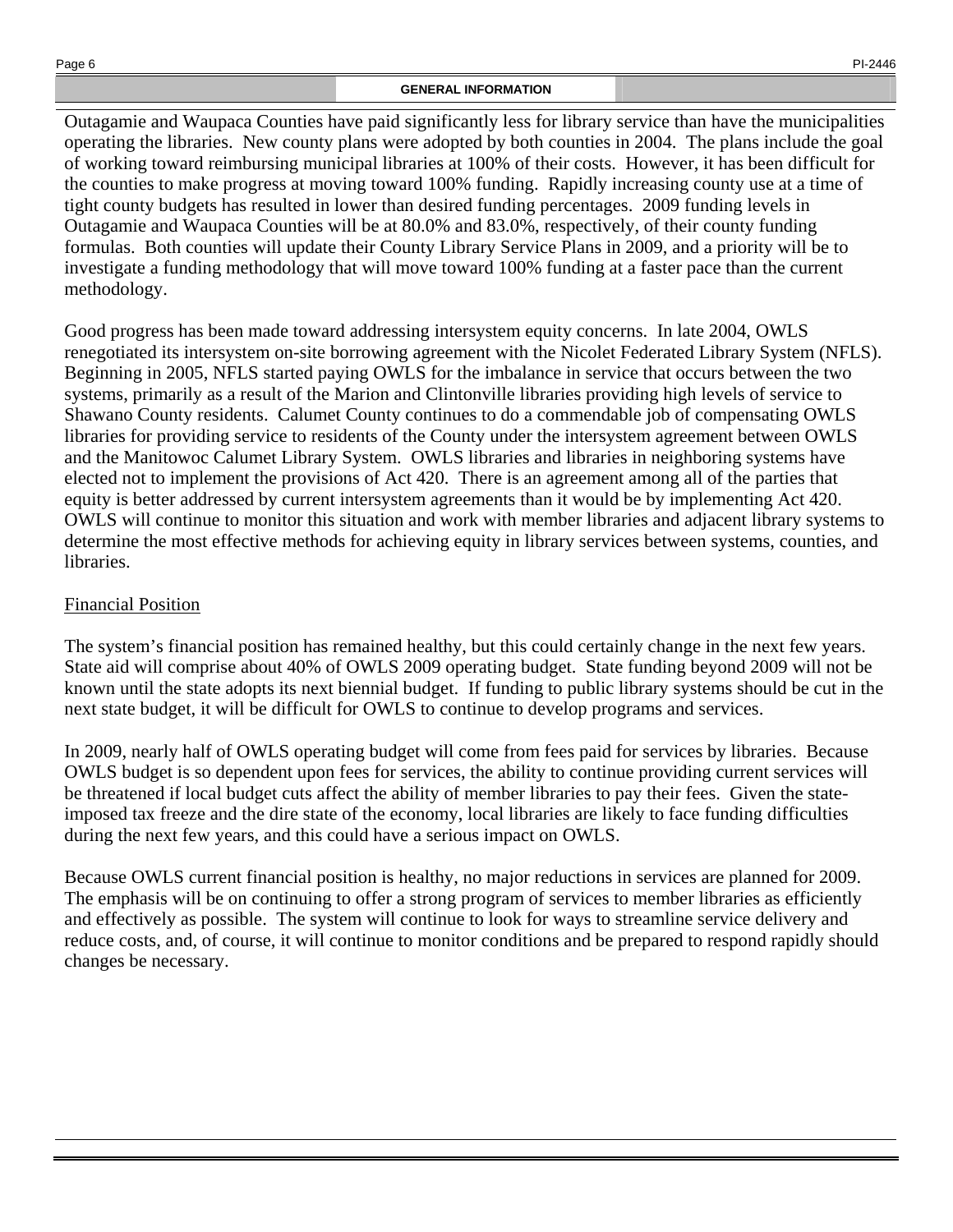### **GENERAL INFORMATION**

Describe the planning environment and process under which this and other system plans were developed. (List additional system planning documents with the period covered and attach any planning documents which have not previously been provided to the division.)

As usual, this year's plan reflects input from a variety of sources. The OWLS professional staff met throughout the year to discuss issues important to the future of the system. The professional staff also met individually with staff from Appleton Public Library, Nicolet Federated Library System, and member libraries on many occasions. OWLS Director met with his counterparts at Appleton Public Library and NFLS.

OWLS conducted two meetings with member library directors in 2008 (April 11 and August 15). A significant part of each meeting was devoted specifically to discussing issues facing the system and its libraries in 2008, 2009 and beyond. Three Brown Bag Lunch Meetings were held to give OWLS children's librarians an opportunity to share with each other and with system representatives. The Administrative Advisory Committee of OWLSnet met four times during the year. Input from the directors, children's librarians, and AAC meetings was considered in the development of the plan.

The 2009 plan has also been shaped by technology planning that occurred previously. In June 2007, OWLS adopted a technology plan, *OWLS Technology and Resource Sharing Plan: 2007-2010*, and in July 2007 an *OWLSnet Plan: 2007-2010* was adopted.

Perhaps most importantly, the OWLS Board met monthly, holding a number of discussions and taking a variety of actions that contributed to the development of this plan.

Finally, the draft Plan was distributed to member library directors and Fox Valley Library Council member libraries for their comments, and their comments were incorporated into the Plan before adoption by the OWLS Board.

#### **ASSURANCES**

The following plan and compliance document provides assurance that your public library system intends to comply with all statutory requirements for public library systems for calendar year **2009**. Indicate, with a check, your system's intent to comply with each system requirement and provide the requested information under each system requirement.

**S.43.24(2) For a public library system to qualify for and maintain its eligibility for state aid under this section it shall ensure that all of the following are provided:** 

#### **Membership Agreements**

(a) Written agreements to provide, to any resident of the system area, the same library services, on the same terms, that are provided to the  $\boxtimes$ residents of the municipality or county that established the member library, except for the group programming preference authorized under s. 43.15 (4) (c) 4., and to provide for the interlibrary loan of materials among all participating public libraries, as evidenced by agreements with those libraries.

 $\bowtie$ A copy of the agreement with a list of all members signing it will be provided to the division by January 15.

#### **Resource Library Agreement**

(b) Backup reference, information and interlibrary loan services from the system resource library, including the development of and access to M specialized collections, as evidenced by a written agreement with that library.

A signed copy of the resource library agreement will be provided to the division by January 15.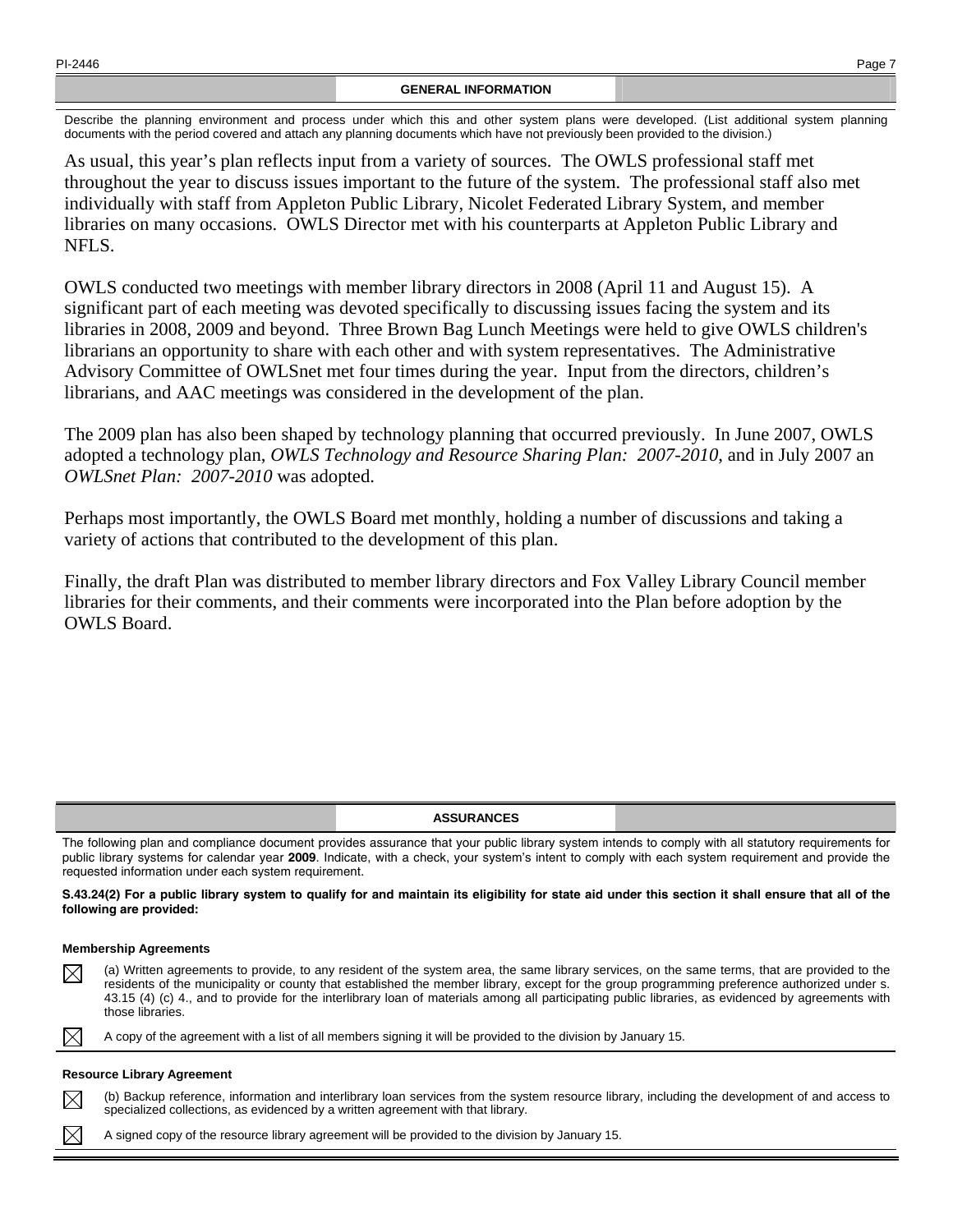### **Reference Referral and Interlibrary Loan**

S.43.24(2)(d) Referral or routing of reference and interlibrary loan requests from libraries within the system to libraries within and outside the  $\boxtimes$ system.

### **List ongoing activities related to this requirement.**

OWLS will continue to maintain a shared database of member library bibliographic records and holdings. The majority of all interlibrary loan transactions occur between libraries using the OWLSnet shared automation system.

OWLS will continue to compensate significant ILL net lenders.

OWLS, in cooperation with Nicolet Federated Library System, will continue to provide OWLSnet members with access to electronic resources including Opposing Viewpoints, Biography Resource Center, Literature Resource Center, Ancestry Library Edition, Heritage Quest, Tell Me More, WorldCat, and BadgerCat.

OWLS, with support from Appleton Public Library, will continue to provide OWLS member libraries with a subscription to the full-text version of the Appleton Post Crescent, which is available from NewsBank.

OWLS will continue to provide its member libraries with access to Learning Express Library.

OWLSnet holdings will continue to be included in Open WorldCat.

OWLS will continue to contract with Nicolet Federated Library System to serve as the interlibrary loan clearinghouse for all OWLS libraries.

OWLS and NFLS will continue to monitor the sharing of costs associated with NFLS serving as the interlibrary loan clearinghouse for OWLS libraries.

OWLS and its member libraries will continue to participate in the Fox Valley Library Council (FVLC) in order to facilitate resource sharing with other types of libraries in the FVLC area.

### **Indicate new or priority activities relating to this requirement for the plan year.**

OWLS and NFLS will monitor and make recommendations for addressing any resource sharing inequities that may emerge between systems or between member libraries (e.g., changes in library automation system parameters, purchase of high demand materials, changes in fee structure).

OWLS and NFLS will continue to work with Brown County Library to assess the feasibility of Brown County Library joining OWLSnet and the potential impact of Brown County Library membership in OWLSnet on interlibrary loan.

OWLS and NFLS will negotiate an intersystem resource sharing agreement that will be implemented should Brown County Library join OWLSnet.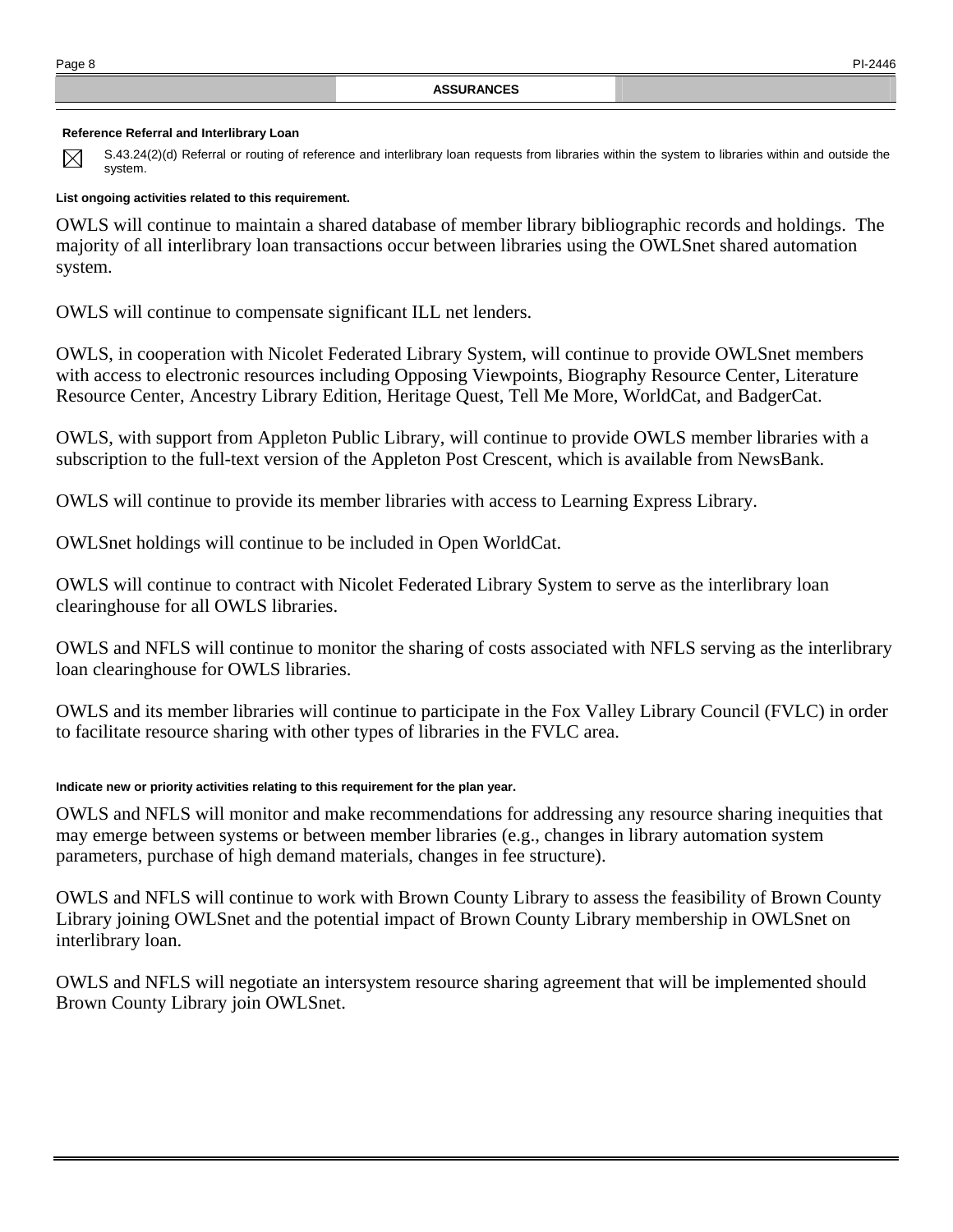### **Inservice Training**

 $\boxtimes$ 

S.43.24(2)(e) Inservice training for participating public library personnel and trustees.

### **List ongoing activities related to this requirement.**

OWLS will offer an appropriate schedule of CE workshops and training classes on topics of interest to librarians, staff, and trustees of member and area libraries.

OWLS will continue to pursue collaborations with other organizations, particularly neighboring library systems, to provide continuing education workshops.

OWLS will continue to provide group training, individual training, or consultation to staff of member libraries in the effective use of electronic information resources, computers, software, and other new technologies.

OWLS will continue to provide information to its member libraries about additional sources for continuing education and training.

OWLS will continue to provide scholarships for librarians, staff, and trustees to attend workshops and conferences, including one or two national conference scholarships.

OWLS will continue to cooperate with Winnefox Library System to produce a quarterly educational newsletter for library trustees.

OWLS will continue to maintain a calendar of CE events and training sessions on the web.

OWLS will continue to validate and maintain librarian certification records.

OWLS will continue using OPAL (Online Programming for All Libraries) to host online meetings and provide online training to member libraries.

OWLS will continue collaborating with South Central Library System and Winnefox Library System to provide Play Dates (Project Play) to interested staff of member libraries in all three systems.

## **Indicate new or priority activities relating to this requirement for the plan year.**

OWLS will produce brief online tutorials to instruct member library staff in using online and computer resources.

OWLS will investigate using Go To Meeting or Go To Webinar to provide computer training to staff of OWLS and OWLSnet libraries.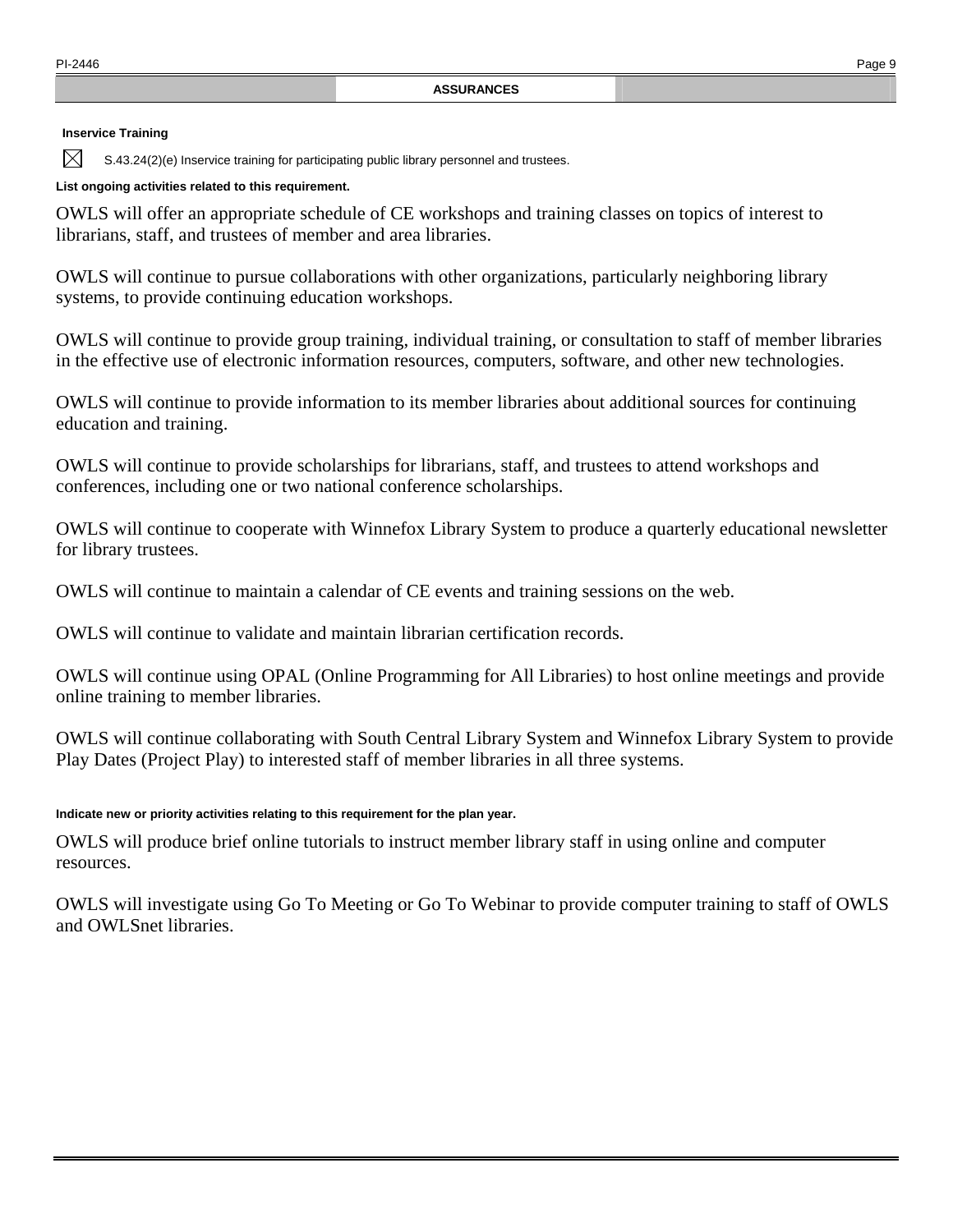### **Delivery and Communication**

S. 43.24 (2)(fm) Electronic delivery of information and physical delivery of library materials to participating libraries. M

### **List ongoing activities related to this requirement.**

OWLS will continue to contract with Waltco, Inc. to provide five-day-a-week delivery service to all member libraries.

OWLS will continue to participate in the statewide delivery service provided by the South Central Library System.

OWLS will continue to provide email accounts and support to staff of all member libraries.

OWLS will continue to utilize email and web postings as its primary methods for rapidly disseminating information to member libraries. In addition to traditional email messages, OWLS will regularly send html email newsletters (e.g., Carpe Hootem) to selected groups of librarians and will post information on web sites in blog format when appropriate.

OWLS will continue to rely on OWLSweb.info and OWLSnet.info, the system web sites, to provide a rich variety of relevant content and links helpful to library staff and trustees.

OWLS will continue to provide web hosting services to facilitate the electronic delivery of information from member libraries to their constituents.

OWLS will continue to use online calendar software to share information about continuing education, training opportunities, and staff activities. In addition, OWLS will continue to provide or will facilitate the use of calendar software by OWLS libraries for them to disseminate information to their staffs and publics.

OWLS staff will continue assisting member libraries with posting electronic content contained in local databases on their web sites.

## **Indicate new or priority activities relating to this requirement for the plan year.**

OWLS will work with Appleton Public Library to establish a methodology for member libraries to make digital resources available to the public via OWLS CONTENTdm license.

OWLS will convert member library websites hosted by OWLS to the Drupal content management platform and will provide training to member library staff on maintaining their sites in Drupal.

OWLS will encourage and train member library staff to use Google Reader in order to stay current with information posted by the system.

OWLS will continue to monitor delivery volume and plan any necessary adjustments or modifications to the delivery service. Delivery volume will eventually exceed OWLS ability to pay for delivery service, due to the rapidly increasing volume of interlibrary loan.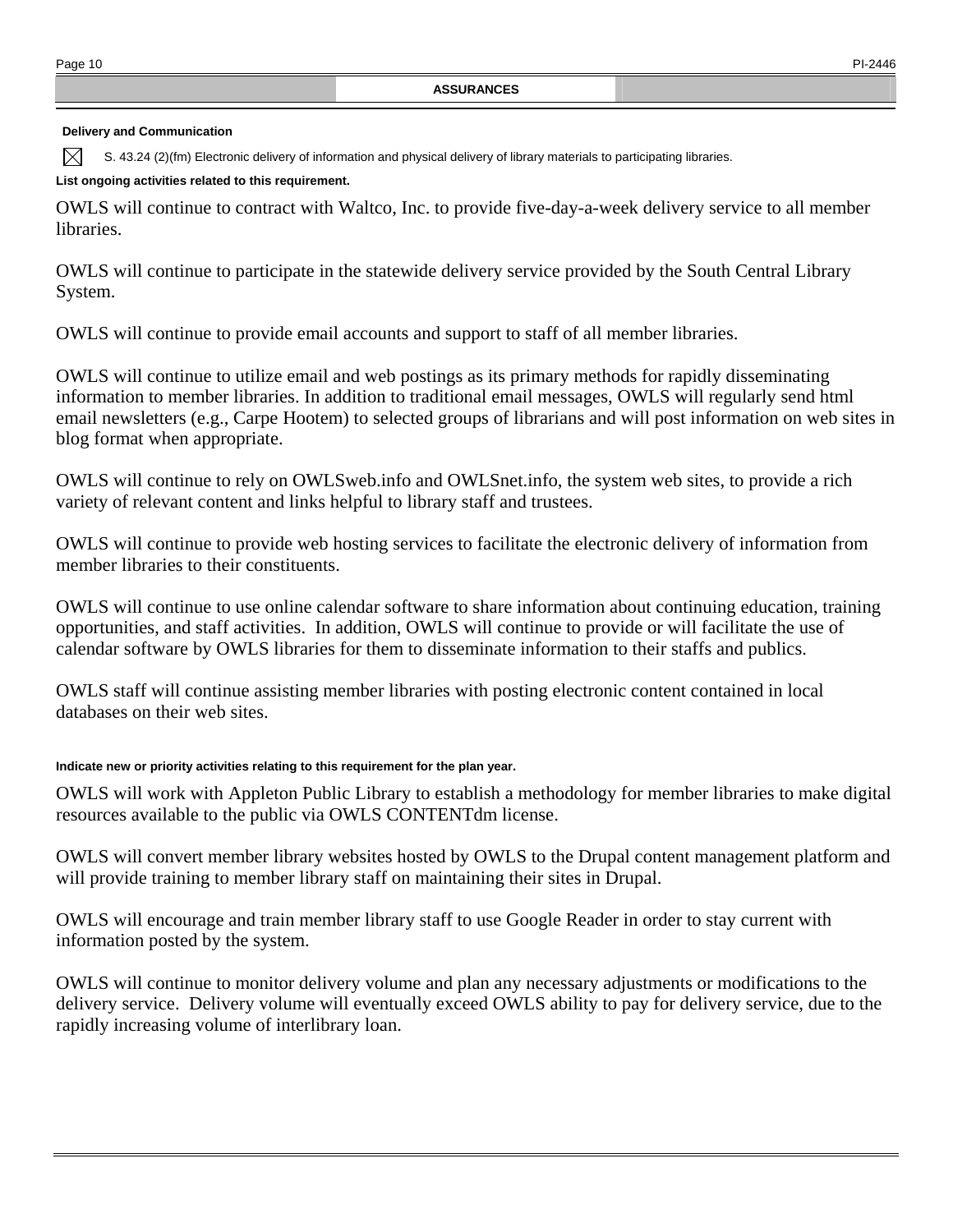|             | <b>ASSURANCES</b>                                                                                                                                                                                                                                                                                                                                                                                                          |
|-------------|----------------------------------------------------------------------------------------------------------------------------------------------------------------------------------------------------------------------------------------------------------------------------------------------------------------------------------------------------------------------------------------------------------------------------|
|             | <b>Service Agreements</b>                                                                                                                                                                                                                                                                                                                                                                                                  |
| $\boxtimes$ | S.43.24(2)(g) Service agreements with all adjacent library systems                                                                                                                                                                                                                                                                                                                                                         |
| $\boxtimes$ | A copy of the agreement with adjacent systems with a list of all systems signing the agreement will be provided to the division by January 15.                                                                                                                                                                                                                                                                             |
|             | <b>Other Types of Libraries</b>                                                                                                                                                                                                                                                                                                                                                                                            |
| $\boxtimes$ | S.43.24(2)(L) Cooperation and continuous planning with other types of libraries in the system area which results in agreements with those<br>libraries for the appropriate sharing of library resources to benefit the clientele of all libraries in the system area.                                                                                                                                                      |
| $\boxtimes$ | The system will have agreements with other types of libraries, or if the system participates in a cooperation agreement with a multitype<br>organization to meet the purposes of this goal, there is established a clear link between the system and the individual members of the<br>multitype organization. A copy of the agreement with a list of all signing libraries will be provided to the division by January 15. |
| $\boxtimes$ | Other types of libraries in the system area have had an opportunity to review and comment on the plan.                                                                                                                                                                                                                                                                                                                     |
|             | Library Technology and Resource Sharing Plan                                                                                                                                                                                                                                                                                                                                                                               |
| $\boxtimes$ | S.43.24(2)(m) Planning with the division and with participating public libraries and other types of libraries in the area in regard to library<br>technology and the sharing of resources. By January 1, 2000, and every fifth January 1 thereafter, the public library system shall submit to the<br>division a written plan for library technology and the sharing of resources.                                         |
| $\boxtimes$ | Member public libraries and other types of libraries in the system area have had an opportunity to review and comment on the plan.                                                                                                                                                                                                                                                                                         |
| $\boxtimes$ | A copy of the written plan, including any revisions and amendments, for library technology and resource sharing is attached to this document<br>or is on file with the division.                                                                                                                                                                                                                                           |

### **Professional Consultation**

 $\boxtimes$ S. 43.24(2)(h) Professional consultant services to participating public libraries.

### **List ongoing activities related to this requirement.**

OWLS will continue to provide professional consultant services in a variety of areas including public library administration and finance, library automation, technical services, computer selection and use, web site development, staff development, planning and evaluation, collection development, special needs, and legal issues.

OWLS will continue to provide consulting using a variety of methods: by visits to the member libraries, by meetings held with individuals at the system office, through email and telephone consultation, through interactive computer sessions, and through specially-developed resources on the system's web site, e.g., "Links for Libraries."

OWLS will continue to facilitate the sharing of professional information among system and member library staff by holding regular meetings of staff with similar interests, e.g., brown bag lunch meetings for children and young adult staff, webmeisters meetings, readers' advisory group meetings, directors meetings.

### **Indicate new or priority activities relating to this requirement for the plan year.**

OWLS will increase its use of Go To Meeting to provide consulting assistance to member library staff.

### **Services to Users With Special Needs**

 $\boxtimes$ S.43.24(2)(k) Promotion and facilitation of library service to users with special needs.

### **List ongoing activities related to this requirement.**

OWLS will continue to actively support the work of the Fox Valley Literacy Coalition. The system will continue to support their work by providing grants and services such as printing and use of mailing facilities.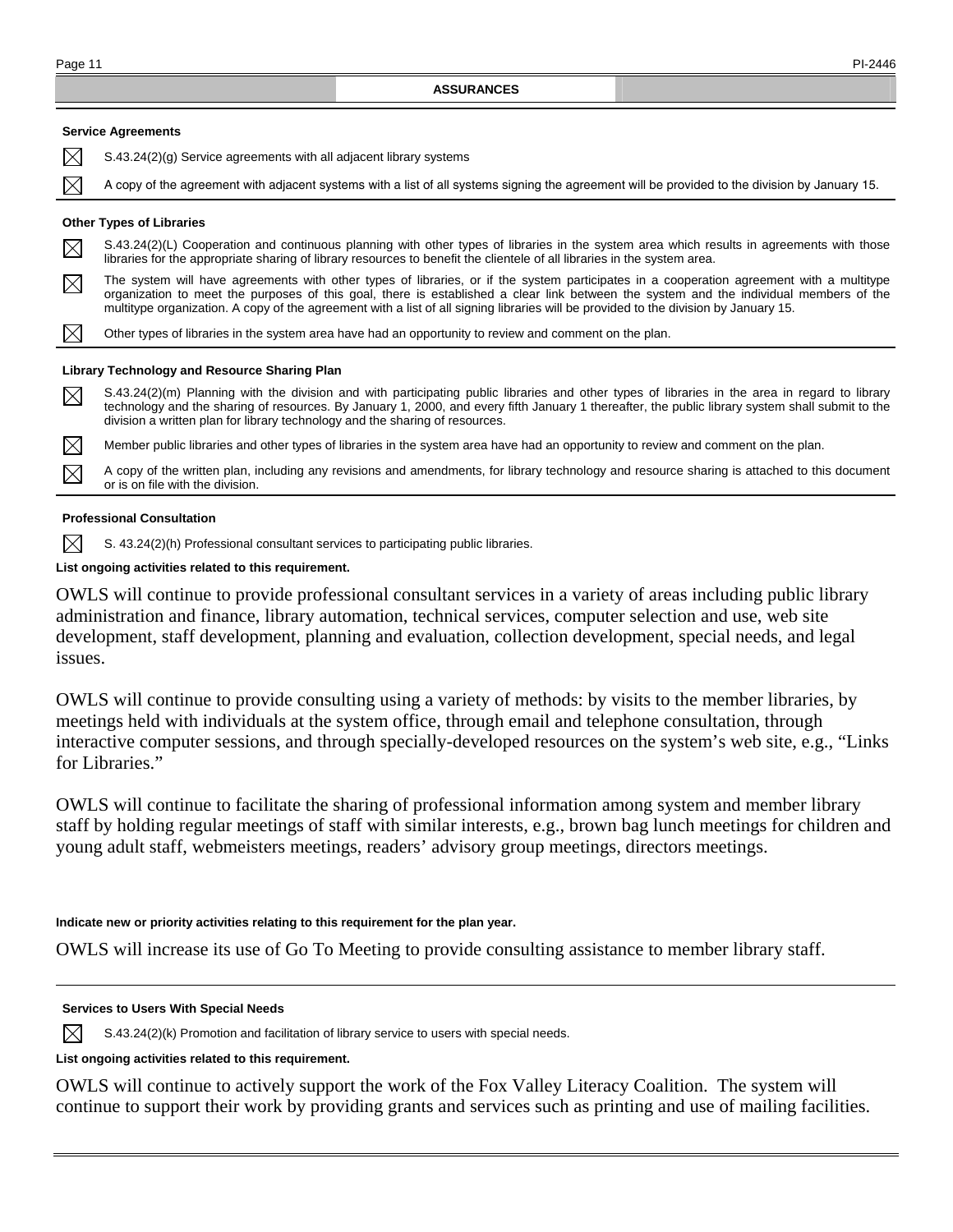OWLS will continue to provide its member libraries with access to Learning Express Library, including GED practice tests and a Spanish language interface to many tests.

OWLS will continue to support the Spanish language interface to InfoSoup.

OWLS and NFLS will continue to make the online language learning program, Tell Me More, available to agencies and residents of both systems.

OWLS and NFLS will continue to work with collaborating libraries and agencies to provide assistance to non-English speakers in learning English by making computers and Rosetta Stone language software available to them.

### **Indicate new or priority activities relating to this requirement for the plan year.**

OWLS and NFLS will survey member libraries and patrons regarding their use of Tell Me More software in order to determine if the subscription to this software should be continued in future years.

### **Other Service Programs**

S.43.24(2)(i) Any other service programs designed to meet the needs of participating public libraries and the residents of the system area, as determined by the public library system board after consultation with participating public libraries.

 List each "other" service programs individually with ongoing activities and new or priority activities for the plan year under each program. For instance, if the system provides a bookmobile service program, list ongoing activities and new or priority activities for the bookmobile program. (Do not lump miscellaneous activities under a single "other" program.)

# **Youth Services**

List ongoing activities related to this requirement.

OWLS will continue to contract with the Waupaca Area Public Library for their Youth Librarian to serve as the system's Youth Services Liaison.

OWLS will continue to provide Children's Services News, a blog of news and information about children's services from the Youth Services Liaison.

OWLS will continue to facilitate the interaction of children's librarians at 4 to 6 brown bag lunch meetings each year.

OWLS will continue to provide supplementary materials in support of member library summer library programs. In addition, OWLS will purchase a limited amount of the Collaborative SLP materials for member libraries from Upstart.

OWLS will provide financial support for the purchase of books to be used as SLP prizes by member libraries.

OWLS will continue to offer grants for summer library program performers.

OWLS will continue to develop and post summer library program web sites.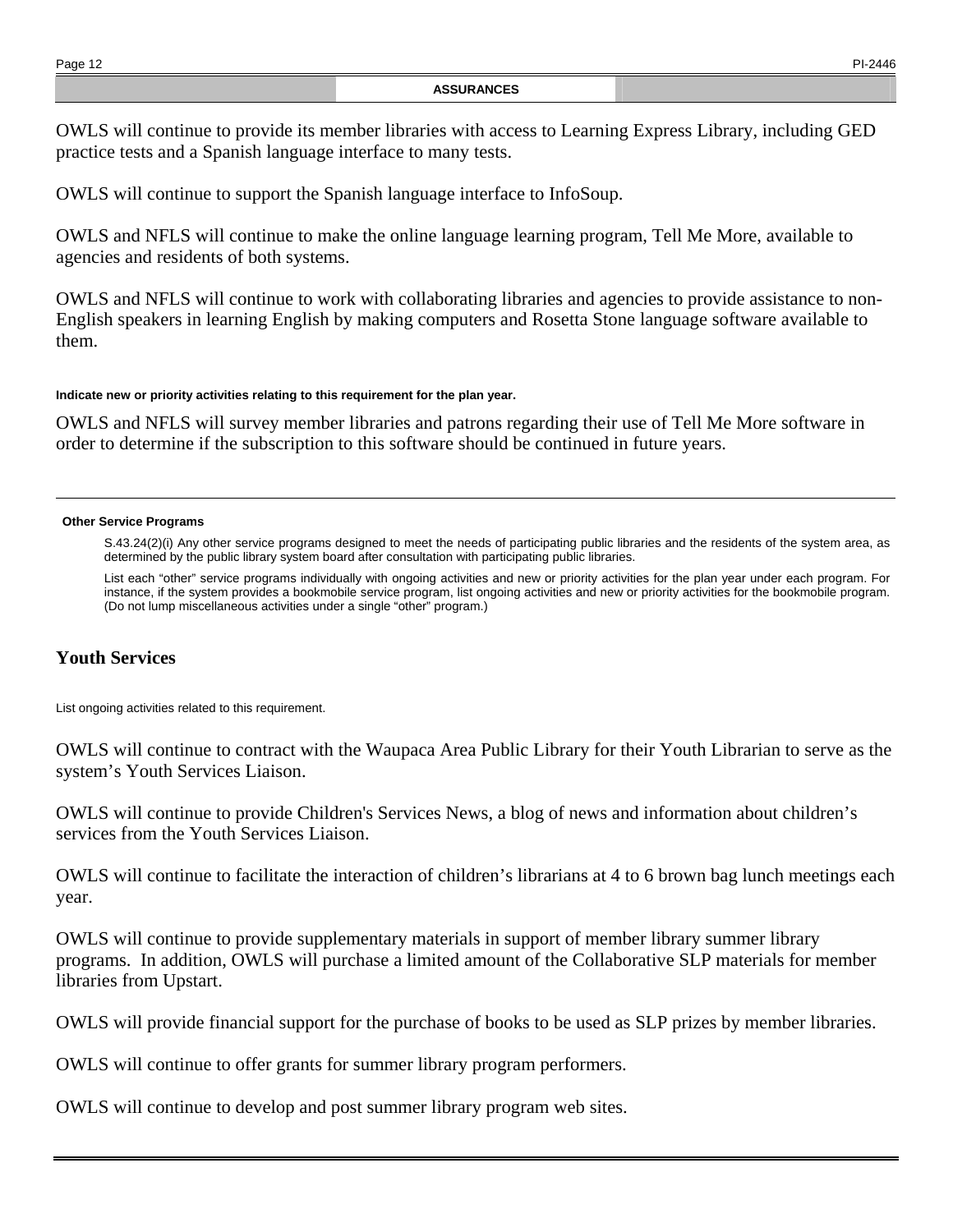OWLS will continue to fund a collection of large-format picture books (Big Books) for the exclusive use of librarians in their children's programming.

OWLS will make gaming stations, including necessary hardware and software, available to member libraries for young adult and/or youth programming.

# **Public Information and Promotion**

List ongoing activities related to this requirement.

OWLS will continue to provide design and printing services for member libraries and system programs, including bookmarks, resource lists, brochures, signs, forms, and buttons. Member libraries will continue to receive these services for a nominal cost.

OWLS will seek to ensure that all the member libraries, especially those with new directors, are aware of the full range of services available to them in this program.

OWLS will continue to support the statewide library awareness campaign being conducted by the Wisconsin Library Association Foundation.

OWLS and NFLS will continue to provide bookmarks and book bags to OWLSnet member libraries to promote the use of InfoSoup.

Indicate new or priority activities relating to this requirement for the plan year.

OWLS Graphic Arts Specialist will design an identity package for OWLS using the new OWLS logo.

OWLS will investigate the feasibility of obtaining a higher quality color copier to facilitate the production of color jobs for member libraries.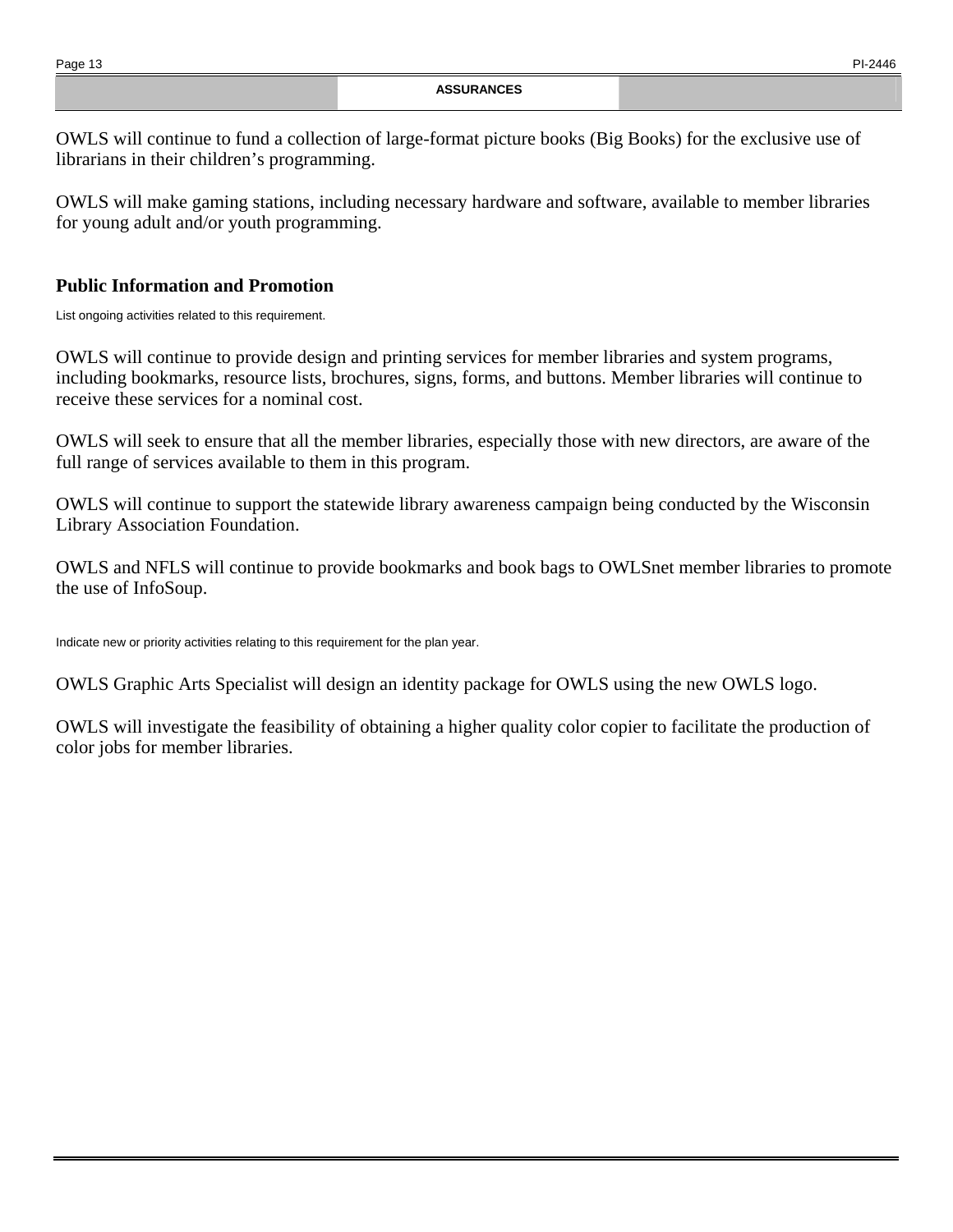### **Administration**

 $\boxtimes$ The system will not expend more than 20 percent of the state aid projected to be received in the plan year for administration.

The 2008 system audit will be submitted to the division no later than September 30, 2009.

### **Budget**

 $\boxtimes$ 

 $\boxtimes$ 

A copy of your public library system budget by service program category and fund source for the plan year (see attached guidelines) is attached.

#### **CERTIFICATION**

**WE, THE UNDERSIGNED, HEREBY CERTIFY** that to the best of our knowledge, the information provided in this document and any attachments is true and correct, and that the system will be in full compliance with all applicable provisions of Chapter 43 of the Wisconsin Statutes for the year **2009**.

| <b>System Director Signature</b>                            |                                                           | Date Signed |
|-------------------------------------------------------------|-----------------------------------------------------------|-------------|
| ➤                                                           |                                                           |             |
| <b>System Board President Signature</b>                     |                                                           | Date Signed |
| ≻                                                           |                                                           |             |
|                                                             | <b>FOR DPI USE</b><br><b>LIBRARY SYSTEM PLAN APPROVAL</b> |             |
| Pursuant to Wis. Statutes, the plan contained<br>herein is: | <b>DLTCL Assistant Superintendent Signature</b>           | Date Signed |
| Approved                                                    | ↘                                                         |             |
| Provisionally Approved See Comments.                        |                                                           |             |
| Not Approved See Comments.                                  |                                                           |             |

Comments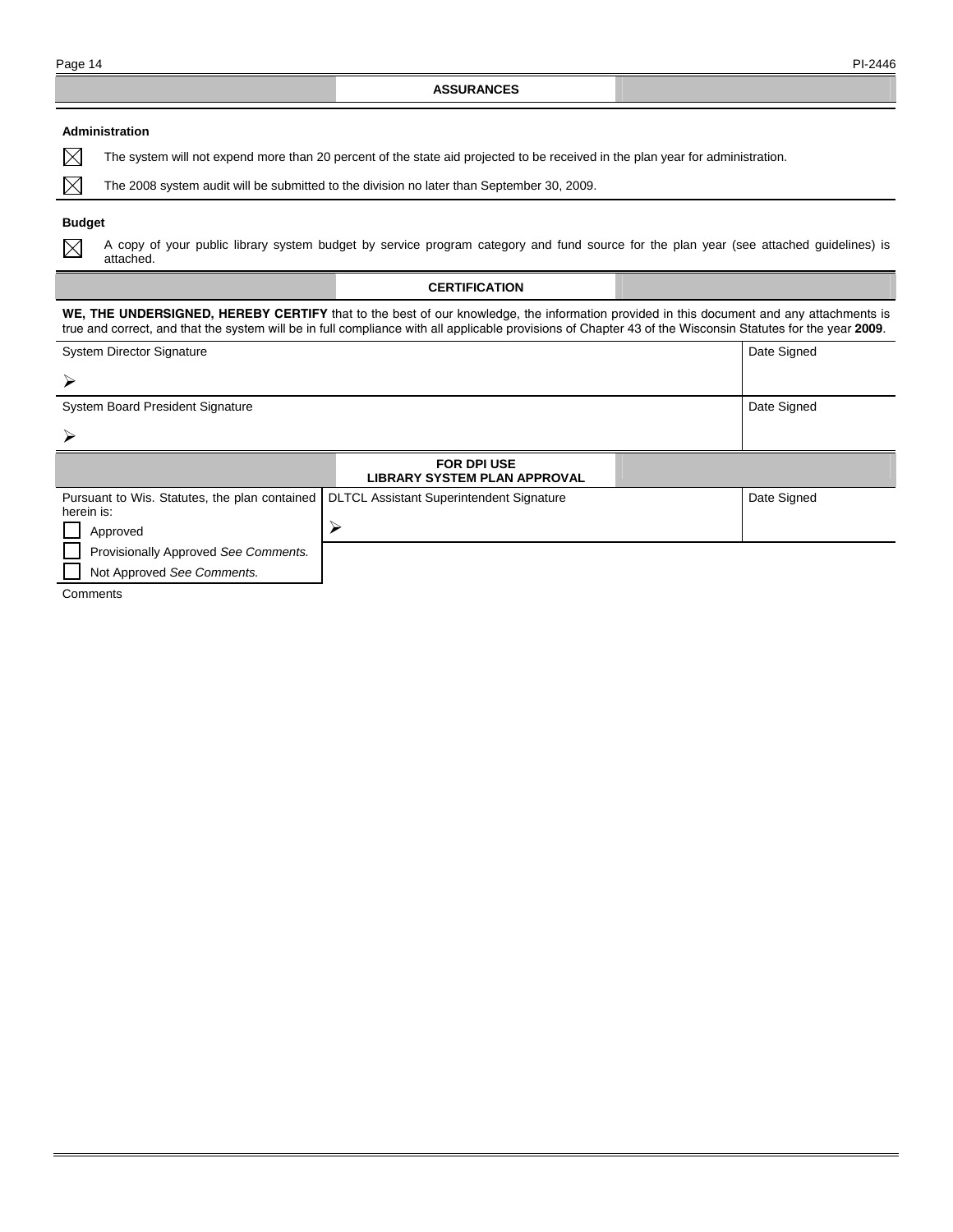Page 15 PI-2446

| <b>PUBLIC LIBRARY SYSTEM 2009</b><br><b>ANNUAL PROGRAM BUDGET</b>         |                                                    |                                                              |                                                                          |                         |             |  |
|---------------------------------------------------------------------------|----------------------------------------------------|--------------------------------------------------------------|--------------------------------------------------------------------------|-------------------------|-------------|--|
| Program                                                                   | 2008<br><b>Public Library</b><br><b>System Aid</b> | <b>System Aid</b><br>Carryover and<br><b>Interest Earned</b> | <b>Other State and</b><br><b>Federal Library</b><br><b>Program Funds</b> | <b>All Other Income</b> | Total       |  |
| Technology, Reference and Interlibrary Loan*                              |                                                    |                                                              |                                                                          |                         |             |  |
| 1. OWLSnet                                                                | \$178,306                                          | \$0                                                          | \$13,800                                                                 | \$799,423               |             |  |
| 2. OWLS                                                                   | \$147,521                                          | \$0                                                          | \$0                                                                      | \$2,000                 |             |  |
| 3.                                                                        |                                                    |                                                              |                                                                          |                         |             |  |
| 4.                                                                        |                                                    |                                                              |                                                                          |                         |             |  |
| <b>Program Total</b>                                                      | \$325,827                                          | \$0                                                          | \$13,800                                                                 | \$801,423               | \$1,141,050 |  |
| <b>Continuing Education and Consulting Service*</b>                       |                                                    |                                                              |                                                                          |                         |             |  |
| 1. CE and Consulting                                                      | \$101,127                                          | \$0                                                          | \$0                                                                      | \$4,000                 |             |  |
| 2.                                                                        |                                                    |                                                              |                                                                          |                         |             |  |
| <b>Program Total</b>                                                      | \$101,127                                          | \$0                                                          | \$0                                                                      | \$4,000                 | \$105,127   |  |
| <b>Delivery Services</b>                                                  | \$102,914                                          | \$0                                                          | \$0                                                                      | \$47,738                | \$150,652   |  |
|                                                                           |                                                    |                                                              |                                                                          |                         |             |  |
| <b>Library Services to Special Users</b>                                  | \$32,913                                           | \$2,700                                                      | \$0                                                                      | \$0                     | \$35,613    |  |
| <b>Library Collection Development</b>                                     |                                                    |                                                              |                                                                          |                         | \$0         |  |
| <b>Direct Payment to Members for</b><br><b>Nonresident Access</b>         | \$0                                                | \$0                                                          | \$0                                                                      | \$1,897,281             | \$1,897,281 |  |
| <b>Direct Nonresident Access</b><br><b>Payments Across System Borders</b> | \$0                                                | \$0                                                          | \$0                                                                      | \$177,380               | \$177,380   |  |
| <b>Library Services to Youth</b>                                          | \$37,166                                           | \$0                                                          | \$0                                                                      | \$2,000                 | \$39,166    |  |
| <b>Public Information</b>                                                 | \$50,681                                           | \$0                                                          | \$0                                                                      | \$34,000                | \$84,681    |  |
| Administration                                                            | \$28,527                                           | \$15,000                                                     | \$0                                                                      | \$77,000                | \$120,527   |  |
| <b>Subtotal</b>                                                           | \$252,201                                          | \$17,700                                                     | \$0                                                                      | \$2,235,399             | \$2,505,300 |  |
| <b>Other System Programs</b>                                              |                                                    |                                                              |                                                                          |                         |             |  |
| 1. Capital Expenditures                                                   | \$0                                                | \$0                                                          | \$0                                                                      | \$4,000                 | \$4,000     |  |
| 2.                                                                        |                                                    |                                                              |                                                                          |                         | \$0         |  |
| <b>Program Total</b>                                                      | \$0                                                | \$0                                                          | \$0                                                                      | \$4,000                 | \$4,000     |  |
| <b>Grand Totals</b>                                                       | \$679,155                                          | \$17,700                                                     | \$13,800                                                                 | \$3,044,822             | \$3,755,477 |  |

\* These programs may be divided into subprograms at the discretion of the system. If choosing not to use subprograms, enter amounts on line 1.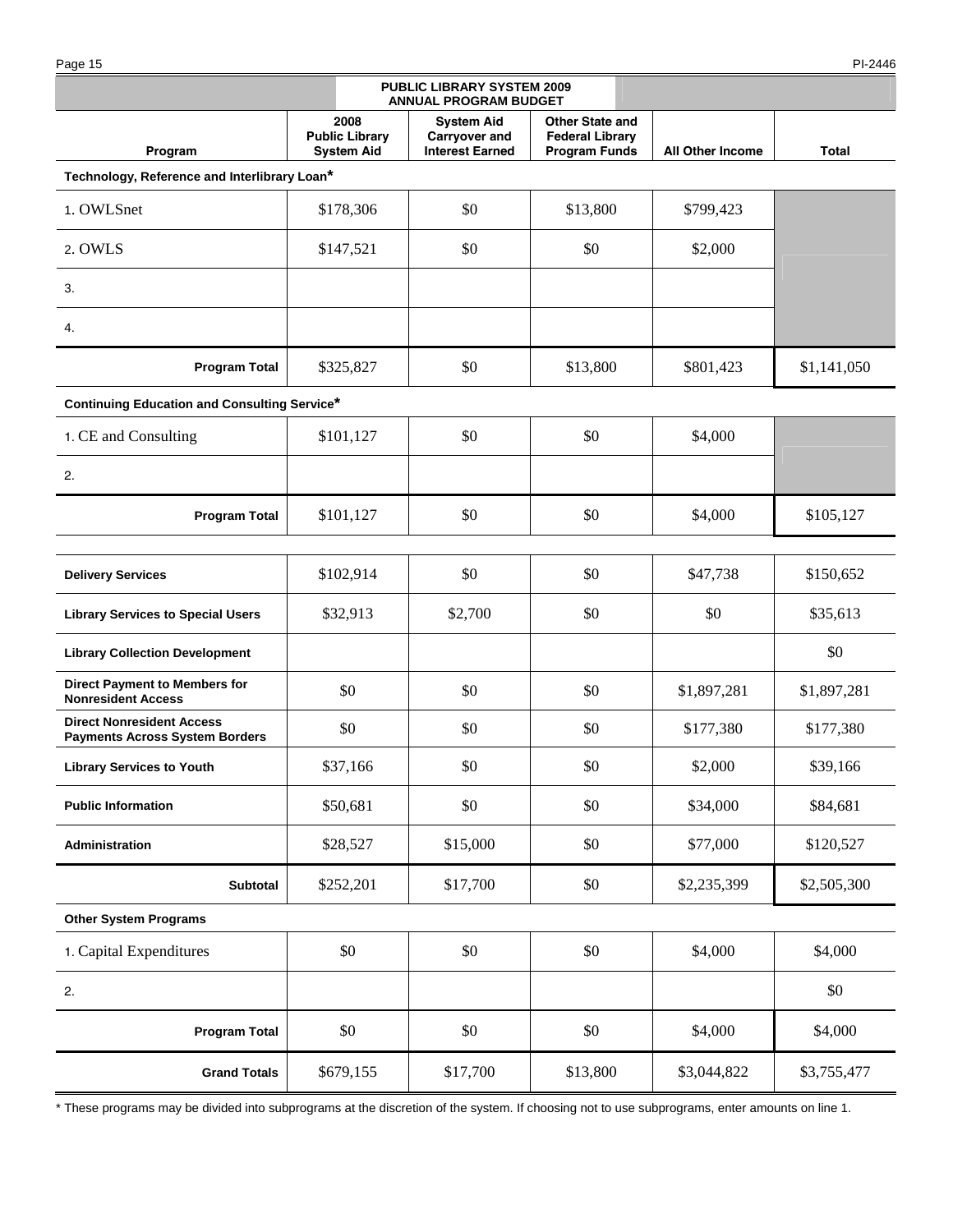## **Outagamie Waupaca Library System 2009 Budget**

10/16/08

| 7/17/08<br>10/10/08<br><b>Income</b><br>\$653,034.00<br>\$679,155.00<br>4.0%<br><b>State Aid</b><br>\$26,121.00<br>\$1,152,402.00<br>\$52,565.00<br>4.6%<br>\$1,204,967.00<br><b>Outagamie County</b><br>3.2%<br>\$686,390.00<br>\$708,314.00<br>\$21,924.00<br><b>Waupaca County</b><br>Intersystem Income<br>\$204,285.00<br>\$221,118.00<br>\$16,833.00<br>8.2%<br>\$42,552.00<br>5.7%<br>Automation Income<br>\$752,871.00<br>\$795,423.00<br>\$56,826.00<br>\$16,500.00<br>(\$40,326.00)<br>$-71.0%$<br><b>Federal LSTA Grants</b><br>\$38,000.00<br>\$7,000.00<br>18.4%<br>\$45,000.00<br>Interest Income<br>\$10,000.00<br>\$1,000.00<br>11.1%<br>Printing Income<br>\$9,000.00<br>Miscellaneous Income<br>\$3,000.00<br>\$3,000.00<br>\$0.00<br>0.0%<br><b>Total Revenue</b><br>\$3,555,808.00<br>\$3,683,477.00<br>\$127,669.00<br>3.6%<br><b>Transfer from Fund Balance</b><br>\$145,000.00<br>\$72,000.00<br>(\$73,000.00)<br>$-50.3%$<br><b>Total Revenue &amp; Transfers</b><br>\$3,700,808.00<br>\$3,755,477.00<br>\$54,669.00<br>1.5%<br>=============<br>=============<br>=============<br><b>Expenditures</b><br><b>ADMINISTRATION</b><br>300-03 Salaries<br>\$48,381.00<br>\$53,752.00<br>\$5,371.00<br>11.1%<br>\$3,701.00<br>\$4,100.00<br>10.8%<br>301-03 Payroll Taxes<br>\$399.00<br>\$30,383.00<br>\$32,575.00<br>\$2,192.00<br>7.2%<br>302-03 Fringe Benefits<br>\$3,500.00<br>\$0.00<br>0.0%<br>305-03 Facilities<br>\$3,500.00<br>\$3,000.00<br>\$2,600.00<br>(\$400.00)<br>$-13.3%$<br>311-08 Telephone<br>\$1,500.00<br>(\$300.00)<br>$-20.0%$<br>312-03 Supplies<br>\$1,200.00<br>(\$200.00)<br>320-03 Equipment<br>\$1,400.00<br>\$1,200.00<br>$-14.3%$<br>\$1,100.00<br>\$0.00<br>321-03 Equipment Service<br>\$1,100.00<br>0.0%<br>\$2,300.00<br>\$0.00<br>325-03 Meeting and Travel<br>\$2,300.00<br>0.0%<br>\$10,000.00<br>\$11,000.00<br>\$1,000.00<br>330-03 Professional Services<br>10.0%<br>\$4,200.00<br>\$4,200.00<br>\$0.00<br>0.0%<br>332-03 Insurance<br>\$2,500.00<br>\$2,000.00<br>(\$500.00)<br>363-03 Prof. Memberships<br>$-20.0%$<br>\$1,200.00<br>\$1,000.00<br>(\$200.00)<br>375-03 Miscellaneous<br>$-16.7%$<br>6.5%<br>\$113,165.00<br>\$120,527.00<br>\$7,362.00<br>TECHNOLOGY-REFERENCE-INTERLOAN<br><b>OWLS</b><br>300-11 Salaries<br>\$104,701.00<br>\$77,631.00<br>(\$27,070.00)<br>$-25.9%$<br>\$8,010.00<br>\$5,939.00<br>(\$2,071.00)<br>301-11 Payroll Taxes<br>$-25.9%$<br>(\$10,239.00)<br>302-11 Fringe Benefits<br>\$41,790.00<br>\$31,551.00<br>$-24.5%$<br>305-11 Facilities<br>\$3,500.00<br>\$3,500.00<br>\$0.00<br>0.0%<br>312-11 Supplies<br>\$0.00<br>\$500.00<br>\$500.00<br>0.0%<br>320-11 Equipment<br>\$13,400.00<br>\$2,400.00<br>(\$11,000.00)<br>$-82.1%$<br>325-11 Meeting and Travel<br>\$500.00<br>33.3%<br>\$1,500.00<br>\$2,000.00<br>326-11 Training/Consulting<br>\$1,000.00<br>\$1,000.00<br>\$0.00<br>0.0%<br>330-11 Software<br>\$3,500.00<br>\$1,500.00<br>(\$2,000.00)<br>$-57.1%$<br>\$4,125.00<br>342-11 Online Databases<br>\$4,500.00<br>\$375.00<br>9.1%<br>349-11 Digitization Project<br>\$11,000.00<br>\$3,500.00<br>(\$7,500.00)<br>$-68.2%$<br>373-11 FOCOL Participation<br>\$5,000.00<br>\$4,000.00<br>(\$1,000.00)<br>$-20.0%$<br>374-11 FVLC Participation<br>\$1,000.00<br>\$1,000.00<br>\$0.00<br>0.0%<br>\$200.00<br>375-11 Statewide Projects<br>\$6,300.00<br>\$6,500.00<br>3.2%<br>378-11 Lender Compensation<br>\$4,000.00<br>\$4,000.00<br>\$0.00<br>0.0% |          | 2008 Budget  | 2009 Budget  | Change        | % Change |
|-------------------------------------------------------------------------------------------------------------------------------------------------------------------------------------------------------------------------------------------------------------------------------------------------------------------------------------------------------------------------------------------------------------------------------------------------------------------------------------------------------------------------------------------------------------------------------------------------------------------------------------------------------------------------------------------------------------------------------------------------------------------------------------------------------------------------------------------------------------------------------------------------------------------------------------------------------------------------------------------------------------------------------------------------------------------------------------------------------------------------------------------------------------------------------------------------------------------------------------------------------------------------------------------------------------------------------------------------------------------------------------------------------------------------------------------------------------------------------------------------------------------------------------------------------------------------------------------------------------------------------------------------------------------------------------------------------------------------------------------------------------------------------------------------------------------------------------------------------------------------------------------------------------------------------------------------------------------------------------------------------------------------------------------------------------------------------------------------------------------------------------------------------------------------------------------------------------------------------------------------------------------------------------------------------------------------------------------------------------------------------------------------------------------------------------------------------------------------------------------------------------------------------------------------------------------------------------------------------------------------------------------------------------------------------------------------------------------------------------------------------------------------------------------------------------------------------------------------------------------------------------------------------------------------------------------------------------------------------------------------------------------------------------------------------------------------------------------------------------------------------------------------------------------------------------------------------------------------------------------------------------------------------------------------------------------------------------------------------------------------------------------------------------------------------------------------------------------------------|----------|--------------|--------------|---------------|----------|
|                                                                                                                                                                                                                                                                                                                                                                                                                                                                                                                                                                                                                                                                                                                                                                                                                                                                                                                                                                                                                                                                                                                                                                                                                                                                                                                                                                                                                                                                                                                                                                                                                                                                                                                                                                                                                                                                                                                                                                                                                                                                                                                                                                                                                                                                                                                                                                                                                                                                                                                                                                                                                                                                                                                                                                                                                                                                                                                                                                                                                                                                                                                                                                                                                                                                                                                                                                                                                                                                               |          |              |              |               |          |
|                                                                                                                                                                                                                                                                                                                                                                                                                                                                                                                                                                                                                                                                                                                                                                                                                                                                                                                                                                                                                                                                                                                                                                                                                                                                                                                                                                                                                                                                                                                                                                                                                                                                                                                                                                                                                                                                                                                                                                                                                                                                                                                                                                                                                                                                                                                                                                                                                                                                                                                                                                                                                                                                                                                                                                                                                                                                                                                                                                                                                                                                                                                                                                                                                                                                                                                                                                                                                                                                               |          |              |              |               |          |
|                                                                                                                                                                                                                                                                                                                                                                                                                                                                                                                                                                                                                                                                                                                                                                                                                                                                                                                                                                                                                                                                                                                                                                                                                                                                                                                                                                                                                                                                                                                                                                                                                                                                                                                                                                                                                                                                                                                                                                                                                                                                                                                                                                                                                                                                                                                                                                                                                                                                                                                                                                                                                                                                                                                                                                                                                                                                                                                                                                                                                                                                                                                                                                                                                                                                                                                                                                                                                                                                               |          |              |              |               |          |
|                                                                                                                                                                                                                                                                                                                                                                                                                                                                                                                                                                                                                                                                                                                                                                                                                                                                                                                                                                                                                                                                                                                                                                                                                                                                                                                                                                                                                                                                                                                                                                                                                                                                                                                                                                                                                                                                                                                                                                                                                                                                                                                                                                                                                                                                                                                                                                                                                                                                                                                                                                                                                                                                                                                                                                                                                                                                                                                                                                                                                                                                                                                                                                                                                                                                                                                                                                                                                                                                               |          |              |              |               |          |
|                                                                                                                                                                                                                                                                                                                                                                                                                                                                                                                                                                                                                                                                                                                                                                                                                                                                                                                                                                                                                                                                                                                                                                                                                                                                                                                                                                                                                                                                                                                                                                                                                                                                                                                                                                                                                                                                                                                                                                                                                                                                                                                                                                                                                                                                                                                                                                                                                                                                                                                                                                                                                                                                                                                                                                                                                                                                                                                                                                                                                                                                                                                                                                                                                                                                                                                                                                                                                                                                               |          |              |              |               |          |
|                                                                                                                                                                                                                                                                                                                                                                                                                                                                                                                                                                                                                                                                                                                                                                                                                                                                                                                                                                                                                                                                                                                                                                                                                                                                                                                                                                                                                                                                                                                                                                                                                                                                                                                                                                                                                                                                                                                                                                                                                                                                                                                                                                                                                                                                                                                                                                                                                                                                                                                                                                                                                                                                                                                                                                                                                                                                                                                                                                                                                                                                                                                                                                                                                                                                                                                                                                                                                                                                               |          |              |              |               |          |
|                                                                                                                                                                                                                                                                                                                                                                                                                                                                                                                                                                                                                                                                                                                                                                                                                                                                                                                                                                                                                                                                                                                                                                                                                                                                                                                                                                                                                                                                                                                                                                                                                                                                                                                                                                                                                                                                                                                                                                                                                                                                                                                                                                                                                                                                                                                                                                                                                                                                                                                                                                                                                                                                                                                                                                                                                                                                                                                                                                                                                                                                                                                                                                                                                                                                                                                                                                                                                                                                               |          |              |              |               |          |
|                                                                                                                                                                                                                                                                                                                                                                                                                                                                                                                                                                                                                                                                                                                                                                                                                                                                                                                                                                                                                                                                                                                                                                                                                                                                                                                                                                                                                                                                                                                                                                                                                                                                                                                                                                                                                                                                                                                                                                                                                                                                                                                                                                                                                                                                                                                                                                                                                                                                                                                                                                                                                                                                                                                                                                                                                                                                                                                                                                                                                                                                                                                                                                                                                                                                                                                                                                                                                                                                               |          |              |              |               |          |
|                                                                                                                                                                                                                                                                                                                                                                                                                                                                                                                                                                                                                                                                                                                                                                                                                                                                                                                                                                                                                                                                                                                                                                                                                                                                                                                                                                                                                                                                                                                                                                                                                                                                                                                                                                                                                                                                                                                                                                                                                                                                                                                                                                                                                                                                                                                                                                                                                                                                                                                                                                                                                                                                                                                                                                                                                                                                                                                                                                                                                                                                                                                                                                                                                                                                                                                                                                                                                                                                               |          |              |              |               |          |
|                                                                                                                                                                                                                                                                                                                                                                                                                                                                                                                                                                                                                                                                                                                                                                                                                                                                                                                                                                                                                                                                                                                                                                                                                                                                                                                                                                                                                                                                                                                                                                                                                                                                                                                                                                                                                                                                                                                                                                                                                                                                                                                                                                                                                                                                                                                                                                                                                                                                                                                                                                                                                                                                                                                                                                                                                                                                                                                                                                                                                                                                                                                                                                                                                                                                                                                                                                                                                                                                               |          |              |              |               |          |
|                                                                                                                                                                                                                                                                                                                                                                                                                                                                                                                                                                                                                                                                                                                                                                                                                                                                                                                                                                                                                                                                                                                                                                                                                                                                                                                                                                                                                                                                                                                                                                                                                                                                                                                                                                                                                                                                                                                                                                                                                                                                                                                                                                                                                                                                                                                                                                                                                                                                                                                                                                                                                                                                                                                                                                                                                                                                                                                                                                                                                                                                                                                                                                                                                                                                                                                                                                                                                                                                               |          |              |              |               |          |
|                                                                                                                                                                                                                                                                                                                                                                                                                                                                                                                                                                                                                                                                                                                                                                                                                                                                                                                                                                                                                                                                                                                                                                                                                                                                                                                                                                                                                                                                                                                                                                                                                                                                                                                                                                                                                                                                                                                                                                                                                                                                                                                                                                                                                                                                                                                                                                                                                                                                                                                                                                                                                                                                                                                                                                                                                                                                                                                                                                                                                                                                                                                                                                                                                                                                                                                                                                                                                                                                               |          |              |              |               |          |
|                                                                                                                                                                                                                                                                                                                                                                                                                                                                                                                                                                                                                                                                                                                                                                                                                                                                                                                                                                                                                                                                                                                                                                                                                                                                                                                                                                                                                                                                                                                                                                                                                                                                                                                                                                                                                                                                                                                                                                                                                                                                                                                                                                                                                                                                                                                                                                                                                                                                                                                                                                                                                                                                                                                                                                                                                                                                                                                                                                                                                                                                                                                                                                                                                                                                                                                                                                                                                                                                               |          |              |              |               |          |
|                                                                                                                                                                                                                                                                                                                                                                                                                                                                                                                                                                                                                                                                                                                                                                                                                                                                                                                                                                                                                                                                                                                                                                                                                                                                                                                                                                                                                                                                                                                                                                                                                                                                                                                                                                                                                                                                                                                                                                                                                                                                                                                                                                                                                                                                                                                                                                                                                                                                                                                                                                                                                                                                                                                                                                                                                                                                                                                                                                                                                                                                                                                                                                                                                                                                                                                                                                                                                                                                               |          |              |              |               |          |
|                                                                                                                                                                                                                                                                                                                                                                                                                                                                                                                                                                                                                                                                                                                                                                                                                                                                                                                                                                                                                                                                                                                                                                                                                                                                                                                                                                                                                                                                                                                                                                                                                                                                                                                                                                                                                                                                                                                                                                                                                                                                                                                                                                                                                                                                                                                                                                                                                                                                                                                                                                                                                                                                                                                                                                                                                                                                                                                                                                                                                                                                                                                                                                                                                                                                                                                                                                                                                                                                               |          |              |              |               |          |
|                                                                                                                                                                                                                                                                                                                                                                                                                                                                                                                                                                                                                                                                                                                                                                                                                                                                                                                                                                                                                                                                                                                                                                                                                                                                                                                                                                                                                                                                                                                                                                                                                                                                                                                                                                                                                                                                                                                                                                                                                                                                                                                                                                                                                                                                                                                                                                                                                                                                                                                                                                                                                                                                                                                                                                                                                                                                                                                                                                                                                                                                                                                                                                                                                                                                                                                                                                                                                                                                               |          |              |              |               |          |
|                                                                                                                                                                                                                                                                                                                                                                                                                                                                                                                                                                                                                                                                                                                                                                                                                                                                                                                                                                                                                                                                                                                                                                                                                                                                                                                                                                                                                                                                                                                                                                                                                                                                                                                                                                                                                                                                                                                                                                                                                                                                                                                                                                                                                                                                                                                                                                                                                                                                                                                                                                                                                                                                                                                                                                                                                                                                                                                                                                                                                                                                                                                                                                                                                                                                                                                                                                                                                                                                               |          |              |              |               |          |
|                                                                                                                                                                                                                                                                                                                                                                                                                                                                                                                                                                                                                                                                                                                                                                                                                                                                                                                                                                                                                                                                                                                                                                                                                                                                                                                                                                                                                                                                                                                                                                                                                                                                                                                                                                                                                                                                                                                                                                                                                                                                                                                                                                                                                                                                                                                                                                                                                                                                                                                                                                                                                                                                                                                                                                                                                                                                                                                                                                                                                                                                                                                                                                                                                                                                                                                                                                                                                                                                               |          |              |              |               |          |
|                                                                                                                                                                                                                                                                                                                                                                                                                                                                                                                                                                                                                                                                                                                                                                                                                                                                                                                                                                                                                                                                                                                                                                                                                                                                                                                                                                                                                                                                                                                                                                                                                                                                                                                                                                                                                                                                                                                                                                                                                                                                                                                                                                                                                                                                                                                                                                                                                                                                                                                                                                                                                                                                                                                                                                                                                                                                                                                                                                                                                                                                                                                                                                                                                                                                                                                                                                                                                                                                               |          |              |              |               |          |
|                                                                                                                                                                                                                                                                                                                                                                                                                                                                                                                                                                                                                                                                                                                                                                                                                                                                                                                                                                                                                                                                                                                                                                                                                                                                                                                                                                                                                                                                                                                                                                                                                                                                                                                                                                                                                                                                                                                                                                                                                                                                                                                                                                                                                                                                                                                                                                                                                                                                                                                                                                                                                                                                                                                                                                                                                                                                                                                                                                                                                                                                                                                                                                                                                                                                                                                                                                                                                                                                               |          |              |              |               |          |
|                                                                                                                                                                                                                                                                                                                                                                                                                                                                                                                                                                                                                                                                                                                                                                                                                                                                                                                                                                                                                                                                                                                                                                                                                                                                                                                                                                                                                                                                                                                                                                                                                                                                                                                                                                                                                                                                                                                                                                                                                                                                                                                                                                                                                                                                                                                                                                                                                                                                                                                                                                                                                                                                                                                                                                                                                                                                                                                                                                                                                                                                                                                                                                                                                                                                                                                                                                                                                                                                               |          |              |              |               |          |
|                                                                                                                                                                                                                                                                                                                                                                                                                                                                                                                                                                                                                                                                                                                                                                                                                                                                                                                                                                                                                                                                                                                                                                                                                                                                                                                                                                                                                                                                                                                                                                                                                                                                                                                                                                                                                                                                                                                                                                                                                                                                                                                                                                                                                                                                                                                                                                                                                                                                                                                                                                                                                                                                                                                                                                                                                                                                                                                                                                                                                                                                                                                                                                                                                                                                                                                                                                                                                                                                               |          |              |              |               |          |
|                                                                                                                                                                                                                                                                                                                                                                                                                                                                                                                                                                                                                                                                                                                                                                                                                                                                                                                                                                                                                                                                                                                                                                                                                                                                                                                                                                                                                                                                                                                                                                                                                                                                                                                                                                                                                                                                                                                                                                                                                                                                                                                                                                                                                                                                                                                                                                                                                                                                                                                                                                                                                                                                                                                                                                                                                                                                                                                                                                                                                                                                                                                                                                                                                                                                                                                                                                                                                                                                               |          |              |              |               |          |
|                                                                                                                                                                                                                                                                                                                                                                                                                                                                                                                                                                                                                                                                                                                                                                                                                                                                                                                                                                                                                                                                                                                                                                                                                                                                                                                                                                                                                                                                                                                                                                                                                                                                                                                                                                                                                                                                                                                                                                                                                                                                                                                                                                                                                                                                                                                                                                                                                                                                                                                                                                                                                                                                                                                                                                                                                                                                                                                                                                                                                                                                                                                                                                                                                                                                                                                                                                                                                                                                               |          |              |              |               |          |
|                                                                                                                                                                                                                                                                                                                                                                                                                                                                                                                                                                                                                                                                                                                                                                                                                                                                                                                                                                                                                                                                                                                                                                                                                                                                                                                                                                                                                                                                                                                                                                                                                                                                                                                                                                                                                                                                                                                                                                                                                                                                                                                                                                                                                                                                                                                                                                                                                                                                                                                                                                                                                                                                                                                                                                                                                                                                                                                                                                                                                                                                                                                                                                                                                                                                                                                                                                                                                                                                               |          |              |              |               |          |
|                                                                                                                                                                                                                                                                                                                                                                                                                                                                                                                                                                                                                                                                                                                                                                                                                                                                                                                                                                                                                                                                                                                                                                                                                                                                                                                                                                                                                                                                                                                                                                                                                                                                                                                                                                                                                                                                                                                                                                                                                                                                                                                                                                                                                                                                                                                                                                                                                                                                                                                                                                                                                                                                                                                                                                                                                                                                                                                                                                                                                                                                                                                                                                                                                                                                                                                                                                                                                                                                               |          |              |              |               |          |
|                                                                                                                                                                                                                                                                                                                                                                                                                                                                                                                                                                                                                                                                                                                                                                                                                                                                                                                                                                                                                                                                                                                                                                                                                                                                                                                                                                                                                                                                                                                                                                                                                                                                                                                                                                                                                                                                                                                                                                                                                                                                                                                                                                                                                                                                                                                                                                                                                                                                                                                                                                                                                                                                                                                                                                                                                                                                                                                                                                                                                                                                                                                                                                                                                                                                                                                                                                                                                                                                               |          |              |              |               |          |
|                                                                                                                                                                                                                                                                                                                                                                                                                                                                                                                                                                                                                                                                                                                                                                                                                                                                                                                                                                                                                                                                                                                                                                                                                                                                                                                                                                                                                                                                                                                                                                                                                                                                                                                                                                                                                                                                                                                                                                                                                                                                                                                                                                                                                                                                                                                                                                                                                                                                                                                                                                                                                                                                                                                                                                                                                                                                                                                                                                                                                                                                                                                                                                                                                                                                                                                                                                                                                                                                               |          |              |              |               |          |
|                                                                                                                                                                                                                                                                                                                                                                                                                                                                                                                                                                                                                                                                                                                                                                                                                                                                                                                                                                                                                                                                                                                                                                                                                                                                                                                                                                                                                                                                                                                                                                                                                                                                                                                                                                                                                                                                                                                                                                                                                                                                                                                                                                                                                                                                                                                                                                                                                                                                                                                                                                                                                                                                                                                                                                                                                                                                                                                                                                                                                                                                                                                                                                                                                                                                                                                                                                                                                                                                               |          |              |              |               |          |
|                                                                                                                                                                                                                                                                                                                                                                                                                                                                                                                                                                                                                                                                                                                                                                                                                                                                                                                                                                                                                                                                                                                                                                                                                                                                                                                                                                                                                                                                                                                                                                                                                                                                                                                                                                                                                                                                                                                                                                                                                                                                                                                                                                                                                                                                                                                                                                                                                                                                                                                                                                                                                                                                                                                                                                                                                                                                                                                                                                                                                                                                                                                                                                                                                                                                                                                                                                                                                                                                               |          |              |              |               |          |
|                                                                                                                                                                                                                                                                                                                                                                                                                                                                                                                                                                                                                                                                                                                                                                                                                                                                                                                                                                                                                                                                                                                                                                                                                                                                                                                                                                                                                                                                                                                                                                                                                                                                                                                                                                                                                                                                                                                                                                                                                                                                                                                                                                                                                                                                                                                                                                                                                                                                                                                                                                                                                                                                                                                                                                                                                                                                                                                                                                                                                                                                                                                                                                                                                                                                                                                                                                                                                                                                               |          |              |              |               |          |
|                                                                                                                                                                                                                                                                                                                                                                                                                                                                                                                                                                                                                                                                                                                                                                                                                                                                                                                                                                                                                                                                                                                                                                                                                                                                                                                                                                                                                                                                                                                                                                                                                                                                                                                                                                                                                                                                                                                                                                                                                                                                                                                                                                                                                                                                                                                                                                                                                                                                                                                                                                                                                                                                                                                                                                                                                                                                                                                                                                                                                                                                                                                                                                                                                                                                                                                                                                                                                                                                               |          |              |              |               |          |
|                                                                                                                                                                                                                                                                                                                                                                                                                                                                                                                                                                                                                                                                                                                                                                                                                                                                                                                                                                                                                                                                                                                                                                                                                                                                                                                                                                                                                                                                                                                                                                                                                                                                                                                                                                                                                                                                                                                                                                                                                                                                                                                                                                                                                                                                                                                                                                                                                                                                                                                                                                                                                                                                                                                                                                                                                                                                                                                                                                                                                                                                                                                                                                                                                                                                                                                                                                                                                                                                               |          |              |              |               |          |
|                                                                                                                                                                                                                                                                                                                                                                                                                                                                                                                                                                                                                                                                                                                                                                                                                                                                                                                                                                                                                                                                                                                                                                                                                                                                                                                                                                                                                                                                                                                                                                                                                                                                                                                                                                                                                                                                                                                                                                                                                                                                                                                                                                                                                                                                                                                                                                                                                                                                                                                                                                                                                                                                                                                                                                                                                                                                                                                                                                                                                                                                                                                                                                                                                                                                                                                                                                                                                                                                               |          |              |              |               |          |
|                                                                                                                                                                                                                                                                                                                                                                                                                                                                                                                                                                                                                                                                                                                                                                                                                                                                                                                                                                                                                                                                                                                                                                                                                                                                                                                                                                                                                                                                                                                                                                                                                                                                                                                                                                                                                                                                                                                                                                                                                                                                                                                                                                                                                                                                                                                                                                                                                                                                                                                                                                                                                                                                                                                                                                                                                                                                                                                                                                                                                                                                                                                                                                                                                                                                                                                                                                                                                                                                               |          |              |              |               |          |
|                                                                                                                                                                                                                                                                                                                                                                                                                                                                                                                                                                                                                                                                                                                                                                                                                                                                                                                                                                                                                                                                                                                                                                                                                                                                                                                                                                                                                                                                                                                                                                                                                                                                                                                                                                                                                                                                                                                                                                                                                                                                                                                                                                                                                                                                                                                                                                                                                                                                                                                                                                                                                                                                                                                                                                                                                                                                                                                                                                                                                                                                                                                                                                                                                                                                                                                                                                                                                                                                               |          |              |              |               |          |
|                                                                                                                                                                                                                                                                                                                                                                                                                                                                                                                                                                                                                                                                                                                                                                                                                                                                                                                                                                                                                                                                                                                                                                                                                                                                                                                                                                                                                                                                                                                                                                                                                                                                                                                                                                                                                                                                                                                                                                                                                                                                                                                                                                                                                                                                                                                                                                                                                                                                                                                                                                                                                                                                                                                                                                                                                                                                                                                                                                                                                                                                                                                                                                                                                                                                                                                                                                                                                                                                               |          |              |              |               |          |
|                                                                                                                                                                                                                                                                                                                                                                                                                                                                                                                                                                                                                                                                                                                                                                                                                                                                                                                                                                                                                                                                                                                                                                                                                                                                                                                                                                                                                                                                                                                                                                                                                                                                                                                                                                                                                                                                                                                                                                                                                                                                                                                                                                                                                                                                                                                                                                                                                                                                                                                                                                                                                                                                                                                                                                                                                                                                                                                                                                                                                                                                                                                                                                                                                                                                                                                                                                                                                                                                               |          |              |              |               |          |
|                                                                                                                                                                                                                                                                                                                                                                                                                                                                                                                                                                                                                                                                                                                                                                                                                                                                                                                                                                                                                                                                                                                                                                                                                                                                                                                                                                                                                                                                                                                                                                                                                                                                                                                                                                                                                                                                                                                                                                                                                                                                                                                                                                                                                                                                                                                                                                                                                                                                                                                                                                                                                                                                                                                                                                                                                                                                                                                                                                                                                                                                                                                                                                                                                                                                                                                                                                                                                                                                               |          |              |              |               |          |
|                                                                                                                                                                                                                                                                                                                                                                                                                                                                                                                                                                                                                                                                                                                                                                                                                                                                                                                                                                                                                                                                                                                                                                                                                                                                                                                                                                                                                                                                                                                                                                                                                                                                                                                                                                                                                                                                                                                                                                                                                                                                                                                                                                                                                                                                                                                                                                                                                                                                                                                                                                                                                                                                                                                                                                                                                                                                                                                                                                                                                                                                                                                                                                                                                                                                                                                                                                                                                                                                               |          |              |              |               |          |
|                                                                                                                                                                                                                                                                                                                                                                                                                                                                                                                                                                                                                                                                                                                                                                                                                                                                                                                                                                                                                                                                                                                                                                                                                                                                                                                                                                                                                                                                                                                                                                                                                                                                                                                                                                                                                                                                                                                                                                                                                                                                                                                                                                                                                                                                                                                                                                                                                                                                                                                                                                                                                                                                                                                                                                                                                                                                                                                                                                                                                                                                                                                                                                                                                                                                                                                                                                                                                                                                               |          |              |              |               |          |
|                                                                                                                                                                                                                                                                                                                                                                                                                                                                                                                                                                                                                                                                                                                                                                                                                                                                                                                                                                                                                                                                                                                                                                                                                                                                                                                                                                                                                                                                                                                                                                                                                                                                                                                                                                                                                                                                                                                                                                                                                                                                                                                                                                                                                                                                                                                                                                                                                                                                                                                                                                                                                                                                                                                                                                                                                                                                                                                                                                                                                                                                                                                                                                                                                                                                                                                                                                                                                                                                               |          |              |              |               |          |
|                                                                                                                                                                                                                                                                                                                                                                                                                                                                                                                                                                                                                                                                                                                                                                                                                                                                                                                                                                                                                                                                                                                                                                                                                                                                                                                                                                                                                                                                                                                                                                                                                                                                                                                                                                                                                                                                                                                                                                                                                                                                                                                                                                                                                                                                                                                                                                                                                                                                                                                                                                                                                                                                                                                                                                                                                                                                                                                                                                                                                                                                                                                                                                                                                                                                                                                                                                                                                                                                               |          |              |              |               |          |
|                                                                                                                                                                                                                                                                                                                                                                                                                                                                                                                                                                                                                                                                                                                                                                                                                                                                                                                                                                                                                                                                                                                                                                                                                                                                                                                                                                                                                                                                                                                                                                                                                                                                                                                                                                                                                                                                                                                                                                                                                                                                                                                                                                                                                                                                                                                                                                                                                                                                                                                                                                                                                                                                                                                                                                                                                                                                                                                                                                                                                                                                                                                                                                                                                                                                                                                                                                                                                                                                               |          |              |              |               |          |
|                                                                                                                                                                                                                                                                                                                                                                                                                                                                                                                                                                                                                                                                                                                                                                                                                                                                                                                                                                                                                                                                                                                                                                                                                                                                                                                                                                                                                                                                                                                                                                                                                                                                                                                                                                                                                                                                                                                                                                                                                                                                                                                                                                                                                                                                                                                                                                                                                                                                                                                                                                                                                                                                                                                                                                                                                                                                                                                                                                                                                                                                                                                                                                                                                                                                                                                                                                                                                                                                               |          |              |              |               |          |
|                                                                                                                                                                                                                                                                                                                                                                                                                                                                                                                                                                                                                                                                                                                                                                                                                                                                                                                                                                                                                                                                                                                                                                                                                                                                                                                                                                                                                                                                                                                                                                                                                                                                                                                                                                                                                                                                                                                                                                                                                                                                                                                                                                                                                                                                                                                                                                                                                                                                                                                                                                                                                                                                                                                                                                                                                                                                                                                                                                                                                                                                                                                                                                                                                                                                                                                                                                                                                                                                               | Subtotal | \$209,326.00 | \$149,521.00 | (\$59,805.00) | $-28.6%$ |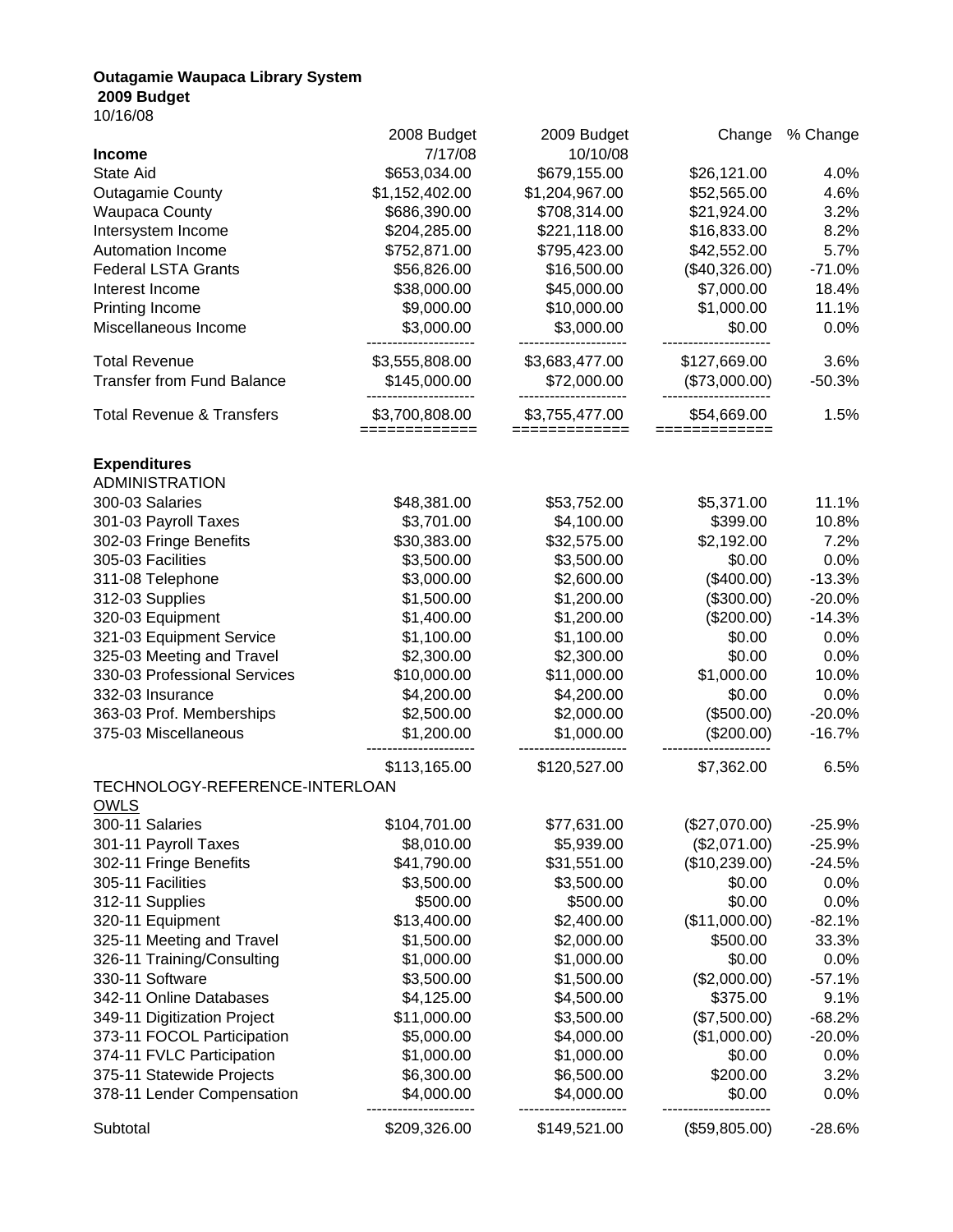|                                   | 2008 Budget    | 2009 Budget    |               |          |
|-----------------------------------|----------------|----------------|---------------|----------|
| TECHNOLOGY-REFERENCE-ILL          |                |                | Change        | % Change |
| <b>OWLSnet</b>                    |                |                |               |          |
| 300-05 Salaries                   | \$287,707.00   | \$313,029.00   | \$25,322.00   | 8.8%     |
| 301-05 Payroll Taxes              | \$22,010.00    | \$23,947.00    | \$1,937.00    | 8.8%     |
| 302-05 Fringe Benefits            | \$121,983.00   | \$118,791.00   | (\$3,192.00)  | $-2.6%$  |
| 305-05 Facilities                 | \$7,000.00     | \$7,000.00     | \$0.00        | 0.0%     |
| 311-05 Telephone                  | \$3,500.00     | \$3,500.00     | \$0.00        | 0.0%     |
| 312-05 Supplies                   | \$8,000.00     | \$12,000.00    | \$4,000.00    | 50.0%    |
| 313-05 Telecommunications         | \$61,004.00    | \$73,200.00    | \$12,196.00   | 20.0%    |
| 314-05 Borrowers' Card Supplies   | \$7,500.00     | \$7,500.00     | \$0.00        | 0.0%     |
| 315-05 Printing & Promotion       | \$13,700.00    | \$7,700.00     | (\$6,000.00)  | $-43.8%$ |
| 320-05 Microcomputer Equipment    | \$5,000.00     | \$5,000.00     | \$0.00        | 0.0%     |
| 321-05 Microcomputer Repair       | \$1,000.00     | \$1,000.00     | \$0.00        | 0.0%     |
| 325-05 Meeting and Travel         | \$10,000.00    | \$8,000.00     | (\$2,000.00)  | $-20.0%$ |
| 326-05 Training/Consulting        | \$6,500.00     | \$3,500.00     | (\$3,000.00)  | $-46.2%$ |
| 330-05 Software                   | \$6,500.00     | \$6,500.00     | \$0.00        | 0.0%     |
| 340-05 Resource Library           | \$18,000.00    | \$18,000.00    | \$0.00        | 0.0%     |
| 342-05 Online Databases           | \$77,097.00    | \$94,712.00    | \$17,615.00   | 22.8%    |
| 343-05 Internet Access            | \$34,000.00    | \$40,950.00    | \$6,950.00    | 20.4%    |
| 345-05 OCLC Charges               | \$80,000.00    | \$90,000.00    | \$10,000.00   | 12.5%    |
| 349-05 Enhanced Content           | \$14,700.00    | \$15,200.00    | \$500.00      | 3.4%     |
| 350-05 System Development         | \$52,000.00    | \$15,000.00    | (\$37,000.00) | $-71.2%$ |
| 352-05 System Hardware            | \$10,000.00    | \$22,500.00    | \$12,500.00   | 125.0%   |
| 353-05 Network Hardware           | \$43,500.00    | \$4,500.00     | (\$39,000.00) | $-89.7%$ |
| 354-05 System Maintenance         | \$96,500.00    | \$100,000.00   | \$3,500.00    | 3.6%     |
| Subtotal                          | \$987,201.00   | \$991,529.00   | \$4,328.00    | 0.4%     |
| Total                             | \$1,196,527.00 | \$1,141,050.00 | (\$55,477.00) | $-4.6%$  |
|                                   |                |                |               |          |
| CONTINUING EDUCATION - CONSULTING |                |                |               |          |
| 300-10 Salaries                   | \$35,313.00    | \$47,232.00    | \$11,919.00   | 33.8%    |
| 301-10 Payroll Taxes              | \$2,487.00     | \$3,613.00     | \$1,126.00    | 45.3%    |
| 302-10 Fringe Benefits            | \$12,775.00    | \$18,282.00    | \$5,507.00    | 43.1%    |
| 305-10 Facilities                 | \$7,000.00     | \$7,000.00     | \$0.00        | 0.0%     |
| 324-10 CE Program Expenses        | \$12,400.00    | \$10,000.00    | (\$2,400.00)  | $-19.4%$ |
| 325-10 Travel                     | \$4,000.00     | \$4,000.00     | \$0.00        | 0.0%     |
| 326-10 CE Scholarships            | \$7,000.00     | \$6,000.00     | (\$1,000.00)  | $-14.3%$ |
| 327-10 Staff Development          | \$8,000.00     | \$7,000.00     | (\$1,000.00)  | $-12.5%$ |
| 354-10 Professional Serials       | \$2,250.00     | \$1,250.00     | (\$1,000.00)  | $-44.4%$ |
| 360-10 Professional Books         | \$1,000.00     | \$750.00       | (\$250.00)    | $-25.0%$ |
|                                   | \$92,225.00    | \$105,127.00   | \$12,902.00   | 14.0%    |
| <b>DELIVERY</b>                   |                |                |               |          |
| 300-08 Salaries                   | \$27,493.00    | \$41,122.00    | \$13,629.00   | 49.6%    |
| 301-08 Payroll Taxes              | \$2,103.00     | \$3,146.00     | \$1,043.00    | 49.6%    |
| 302-08 Fringe Benefits            | \$10,548.00    | \$15,284.00    | \$4,736.00    | 44.9%    |
| 305-08 Facilities                 | \$7,000.00     | \$7,000.00     | \$0.00        | 0.0%     |
| 310-08 Postage                    | \$2,500.00     | \$1,500.00     | (\$1,000.00)  | $-40.0%$ |
| 312-08 Supplies                   | \$2,000.00     | \$1,500.00     | (\$500.00)    | $-25.0%$ |
| 363-08 Contractual Services       | \$73,143.00    | \$80,000.00    | \$6,857.00    | 9.4%     |
| 365-08 Equipment Lease            | \$1,100.00     | \$1,100.00     | \$0.00        | 0.0%     |
|                                   | \$125,887.00   | \$150,652.00   | \$24,765.00   | 19.7%    |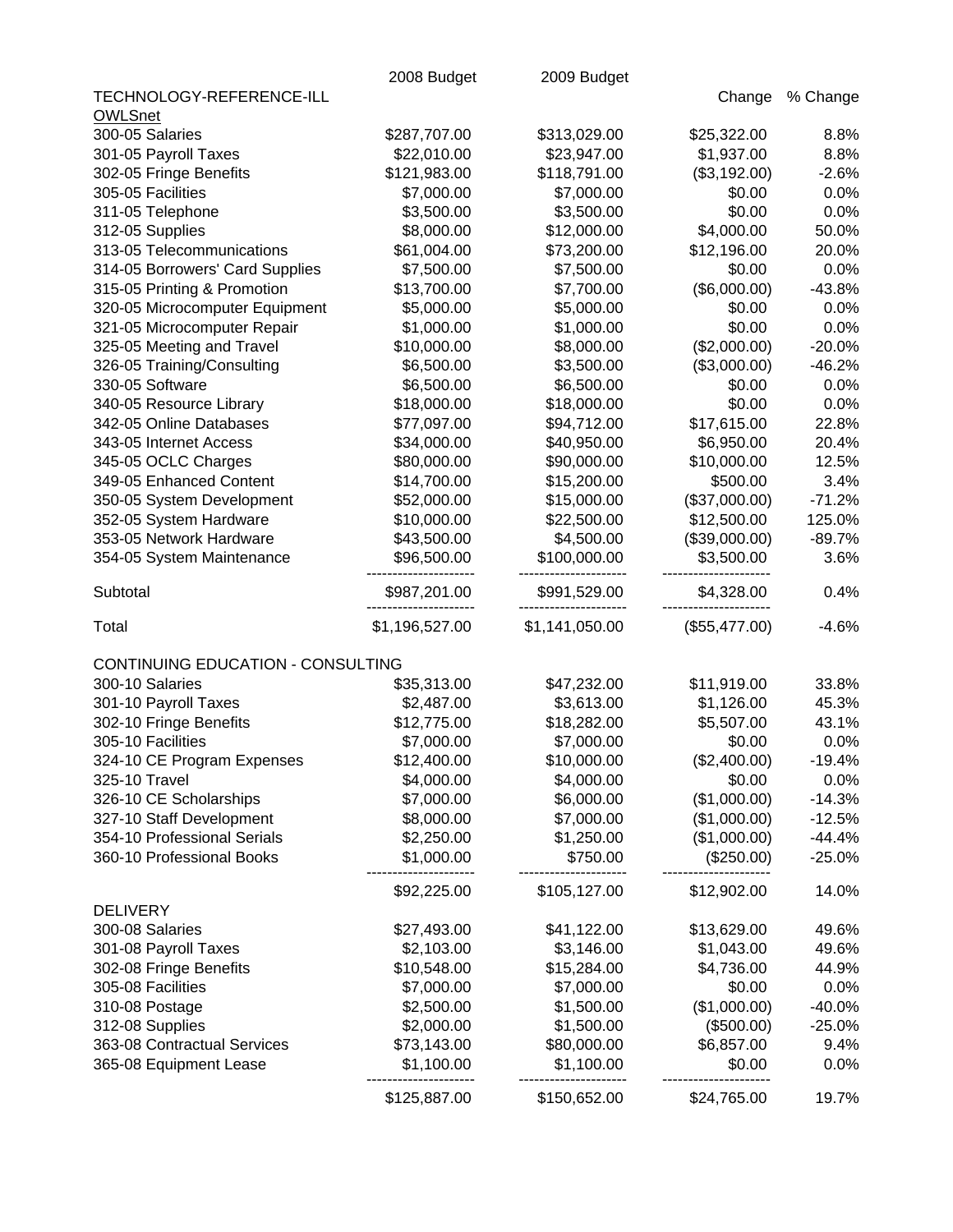|                                | 2008 Budget    | 2009 Budget    | Change        | % Change |
|--------------------------------|----------------|----------------|---------------|----------|
| SPECIAL USER SERVICES          |                |                |               |          |
| 300-13 Salaries                | \$4,896.00     | \$13,366.00    | \$8,470.00    | 173.0%   |
| 301-13 Payroll Taxes           | \$375.00       | \$1,022.00     | \$647.00      | 172.5%   |
| 302-13 Fringe Benefits         | \$2,405.00     | \$5,025.00     | \$2,620.00    | 108.9%   |
| 338-13 Literacy Support        | \$6,000.00     | \$5,000.00     | (\$1,000.00)  | $-16.7%$ |
| 339-13 Materials and Projects  | \$34,000.00    | \$11,200.00    | (\$22,800.00) | $-67.1%$ |
|                                | \$47,676.00    | \$35,613.00    | (\$12,063.00) | $-25.3%$ |
| PUBLIC INFORMATION - PROMOTION |                |                |               |          |
| 300-15 Salaries                | \$27,773.00    | \$25,476.00    | (\$2,297.00)  | $-8.3%$  |
| 301-15 Payroll Taxes           | \$1,956.00     | \$1,949.00     | (\$7.00)      | $-0.4%$  |
| 302-15 Fringe Benefits         | \$9,753.00     | \$9,256.00     | (\$497.00)    | $-5.1%$  |
| 305-15 Facilities              | \$7,000.00     | \$7,000.00     | \$0.00        | 0.0%     |
| 312-15 Supplies                | \$17,000.00    | \$17,000.00    | \$0.00        | 0.0%     |
| 320-15 Equipment               | \$4,000.00     | \$6,000.00     | \$2,000.00    | 50.0%    |
| 321-15 Equipment Maintenance   | \$5,000.00     | \$6,000.00     | \$1,000.00    | 20.0%    |
| 330-15 Software                | \$4,000.00     | \$1,000.00     | (\$3,000.00)  |          |
| 354-15 Special Promotions      | \$3,000.00     | \$2,000.00     | (\$1,000.00)  | $-33.3%$ |
| 364-15 Commercial Work         | \$10,100.00    | \$9,000.00     | (\$1,100.00)  | $-10.9%$ |
|                                | \$89,582.00    | \$84,681.00    | (\$4,901.00)  | $-5.5%$  |
| YOUTH SERVICES                 |                |                |               |          |
| 300-06 Salaries                | \$19,092.00    | \$17,315.00    | (\$1,777.00)  | $-9.3%$  |
| 301-06 Payroll Taxes           | \$1,292.00     | \$1,325.00     | \$33.00       | 2.6%     |
| 302-06 Fringe Benefits         | \$6,643.00     | \$6,526.00     | (\$117.00)    | $-1.8%$  |
| 312-06 Supplies & Materials    | \$3,200.00     | \$2,500.00     | (\$700.00)    | $-21.9%$ |
| 326-06 SLP Program Grants      | \$8,500.00     | \$8,500.00     | \$0.00        | 0.0%     |
| 327-06 Liaison                 | \$2,500.00     | \$2,500.00     | \$0.00        | 0.0%     |
| 340-07 Big Books Collection    | \$500.00       | \$500.00       | \$0.00        | 0.0%     |
|                                | \$41,727.00    | \$39,166.00    | (\$2,561.00)  | $-6.1%$  |
| <b>ACCESS PAYMENTS</b>         |                |                |               |          |
| <b>County Service</b>          |                |                |               |          |
| 400-22 Appleton                | \$675,904.00   | \$700,009.00   | \$24,105.00   | 3.6%     |
| 405-22 Black Creek             | \$55,410.00    | \$56,874.00    | \$1,464.00    | 2.6%     |
| 410-22 Clintonville            | \$107,766.00   | \$116,366.00   | \$8,600.00    | 8.0%     |
| 415-22 Fremont                 | \$16,268.00    | \$17,742.00    | \$1,474.00    | 9.1%     |
| 420-22 Hortonville             | \$49,265.00    | \$56,123.00    | \$6,858.00    | 13.9%    |
| 425-22 lola                    | \$58,020.00    | \$63,409.00    | \$5,389.00    | 9.3%     |
| 430-22 Kaukauna                | \$81,718.00    | \$87,815.00    | \$6,097.00    | 7.5%     |
| 435-22 Kimberly-Little Chute   | \$123,591.00   | \$129,856.00   | \$6,265.00    | 5.1%     |
| 440-22 Manawa                  | \$57,983.00    | \$67,461.00    | \$9,478.00    | 16.3%    |
| 445-22 Marion                  | \$24,131.00    | \$20,698.00    | (\$3,433.00)  | $-14.2%$ |
| 450-22 New London              | \$127,030.00   | \$141,595.00   | \$14,565.00   | 11.5%    |
| 455-22 Scandinavia             | \$10,929.00    | \$12,949.00    | \$2,020.00    | 18.5%    |
| 460-22 Seymour                 | \$55,682.00    | \$52,440.00    | (\$3,242.00)  | $-5.8%$  |
| 465-22 Shiocton                | \$20,339.00    | \$24,310.00    | \$3,971.00    | 19.5%    |
| 470-22 Waupaca                 | \$302,234.00   | \$286,594.00   | (\$15,640.00) | $-5.2%$  |
| 475-22 Weyauwega               | \$31,919.00    | \$32,997.00    | \$1,078.00    | 3.4%     |
| 480-22 Oneida                  | \$20,603.00    | \$26,043.00    | \$5,440.00    | 26.4%    |
| Subtotal                       | \$1,818,792.00 | \$1,893,281.00 | \$74,489.00   | 4.1%     |